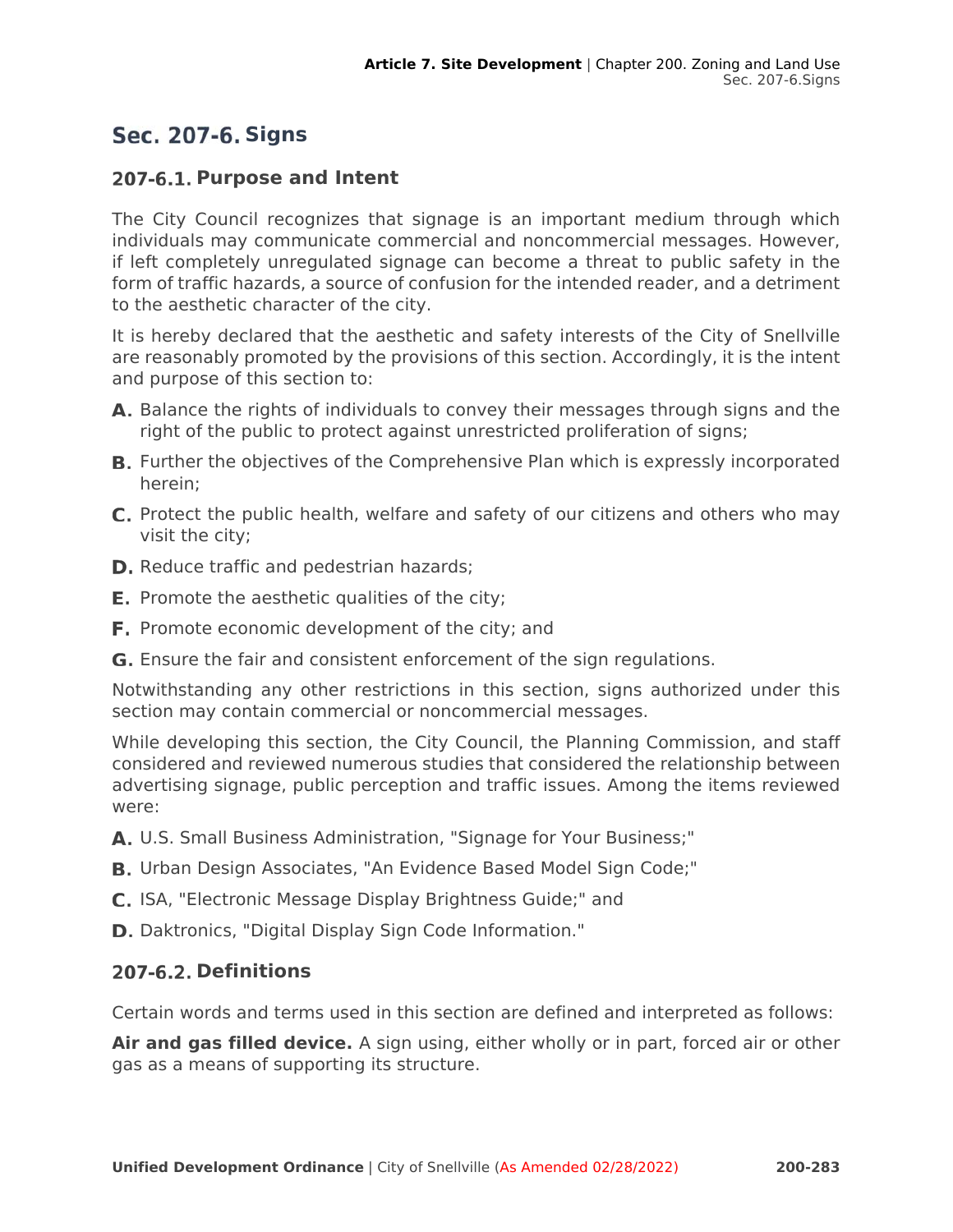**Attention getting device.** A pennant, valance, propeller, spinner, ribbon, streamer, costumed character, sign spinner, balloon, or searchlight, LED light, neon light (where the light source is visible from the public right-of-way) or similar device or ornamentation designed for or having the effect of attracting the attention of potential customers or the general public.

**Awning, retractable.** A roof-like cover that is temporary or portable in nature and that projects from the wall of a building for the purpose of shielding a doorway or window from the elements and is periodically retracted into the face of the building.

**Awning fixed.** An awning that is constructed with a rigid frame that cannot be retracted folded or collapsed.

**Banner.** A sign with or without characters, letters, illustrations, or ornamentations applied to cloth, paper, flexible plastic, or fabric of any kind with only such material for backing.

**Banner, arm pole.** A banner attached to one or two arms mounted perpendicular to a vertical pole.

**Beacon.** A light with one or more beams directed into the atmosphere or directed at one or more points not on the same zone lot as the light source; also, any light with one or more beams that rotate or move.

**Bench sign.** A sign located on any part of the surface of a bench or seat placed on or adjacent to a public right-of-way.

**Building elevation.** The area of the face of a building including parapet articulation (height × width).

**Building wrap.** A graphic applied to vinyl, durable mesh or cloth and applied to the exterior surface of a building consisting of images, words, or other graphic embellishments designed to attract attention to the building.

**Canopy**. A roof-like structure supported by columns or cantilevered supports projecting from a building and open on at least three sides. A canopy may also be detached from the building as a freestanding structure.



Attached Canopy **Detached Canopy Detached Canopy**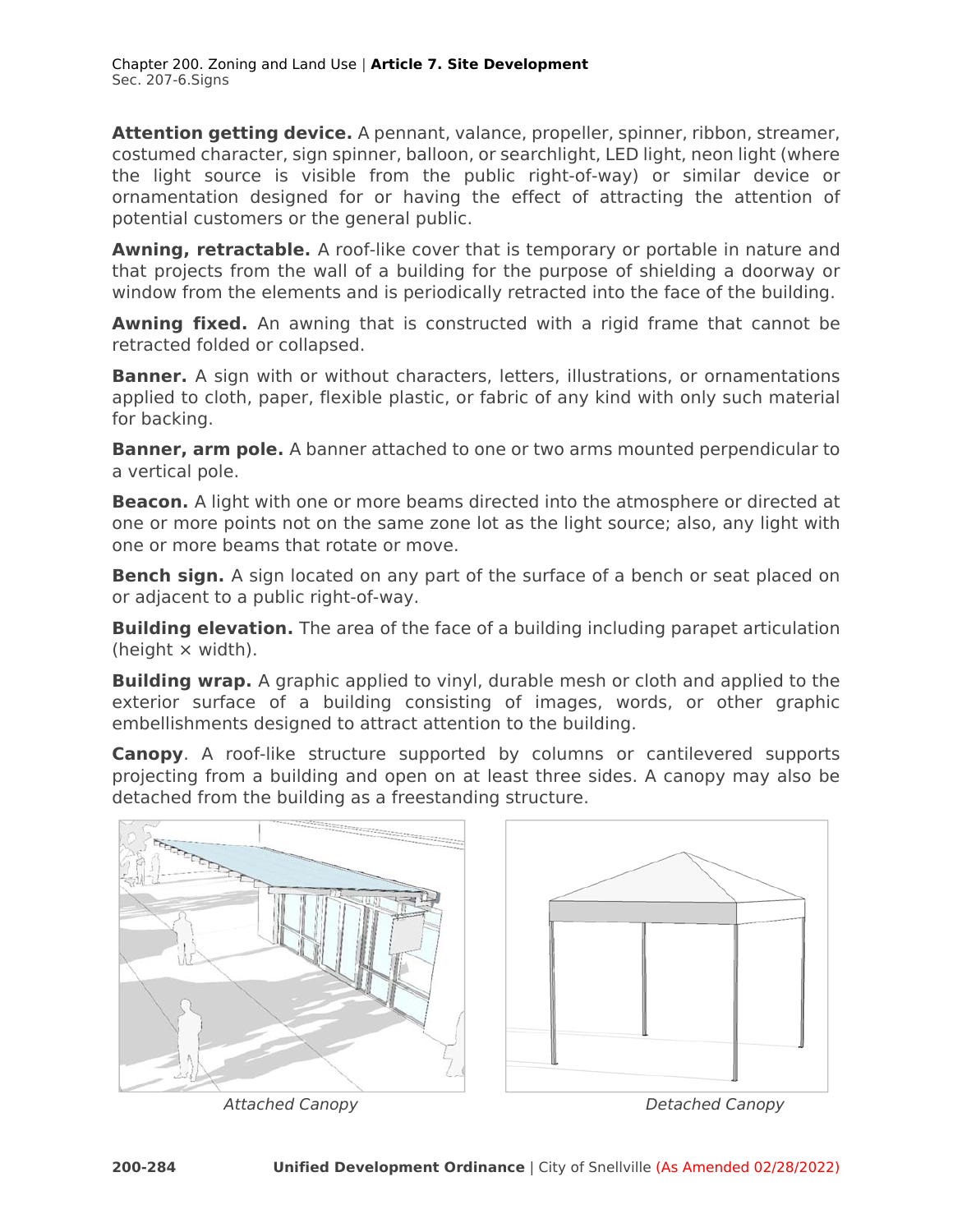**Channel letter construction**. Individually illuminated letters and graphics composed of extruded metal structures with plastic faces and internal neon or L.E.D. illumination. Letters and graphics must be individually mounted to the wall surface or mounted on a raceway.

**Channel letter construction, open face**. Channel letter construction with clear plastic face or no face.





Standard Channel Letters **Reverse Channel Letters** 

**Channel letter construction, reverse**. Channel letter construction with clear plastic backing that creates a halo-lit effect.



Open Face Channel Letters



Front & Back Lit Channel Letters

**Conversion structure:** A billboard that will be converted to an electronic message board in accordance with the terms of Sec. 207-6.10.B.

**Curlie spinner.** See "Spinsock."

**Electronic billboard:** An electronic message board that will be installed on a conversion structure and operated in accordance with this ordinance.

**Flag.** Any fabric, banner, or bunting which has the width to length proportions of 10:19 which is typical with flags of the U.S., states, cities, counties and other organizations.

**Flag, banner.** See "Flag, feather."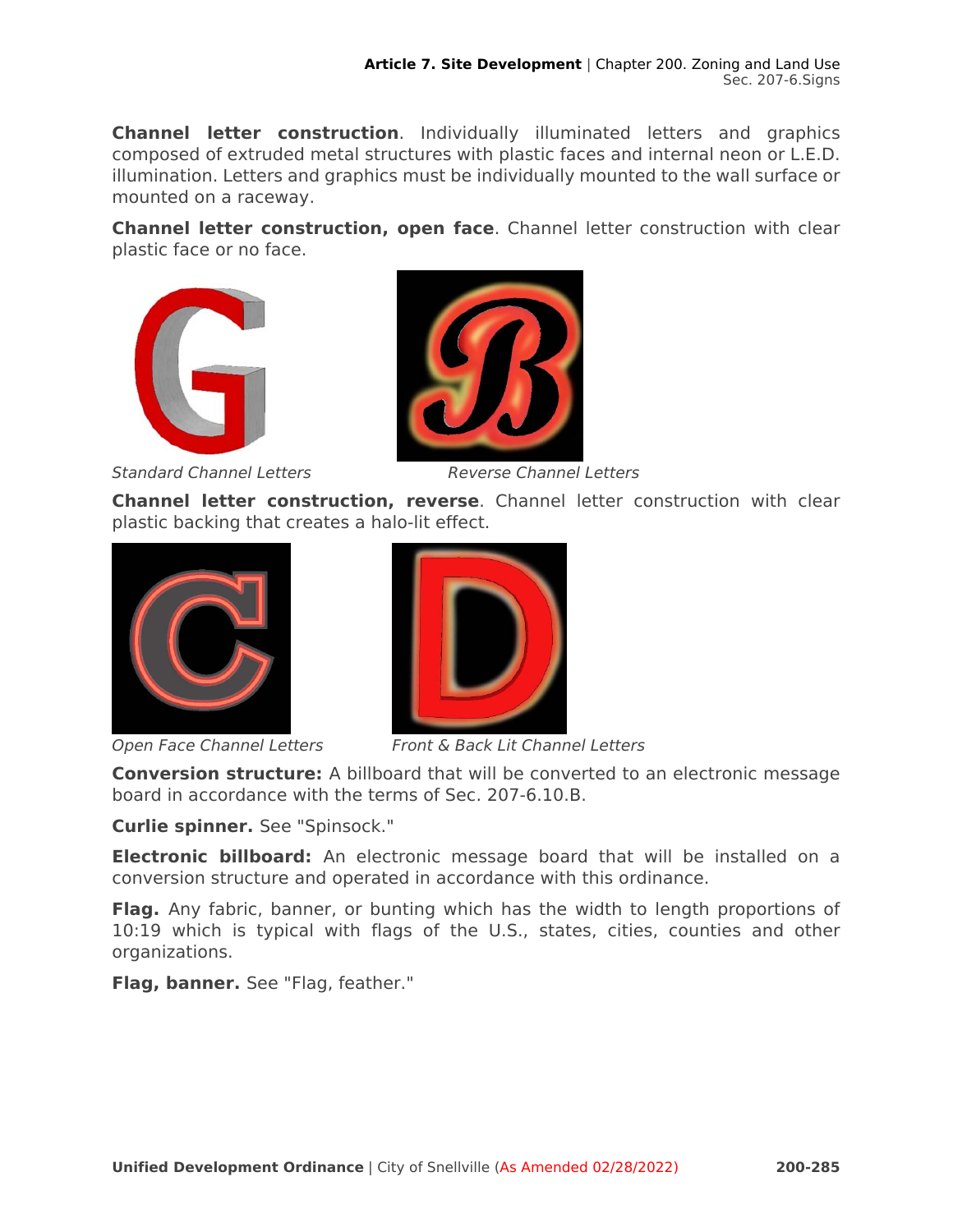**Flag, bow**. See "Flag, feather."

**Flag, feather**. A sign with or without characters, letters, illustrations, or ornamentations applied to cloth, paper, flexible plastic, or fabric of any kind with only such material for backing. Feather flags are generally a single sign attached to a support post. The feather flag typically has a dimensional ratio of 4 high to 1 wide.



**Flag, tear drop**. See "Flag, feather."

**Flag, windfeather**. See "Flag, feather."

**Hula wiggler.** Colored strips sewn side-by-side and usually attached to a strand or string of nylon**.** 

**Mural.** A mural is any piece of artwork painted or applied directly on a wall, ceiling or other large permanent surface. A particularly distinguishing characteristic of mural painting is that the architectural elements of the given space are harmoniously incorporated into the picture.

**Pennant.** Small narrow triangular or other shaped flags usually attached to a strand or string of nylon.

**Removal structure.** A billboard that will be removed in accordance with the terms of Sec. 207-6.10.B.

**Right-of-way, public.** A strip of land acquired by reservation, dedication, forced dedication, prescription, or condemnation and intended to be occupied by a road, sidewalk, crosswalk, railroad, electric transmission lines, oil or gas pipeline, water line, sanitary or storm sewer, and other similar uses; right-of-way is not generally part of adjacent lots and usually coincides with adjacent lot property lines.

**Road frontage.** The distance, measured in a straight line, from the two furthest property corners located on the same public right-of-way, excluding out lots.

**Sign.** Any structure, display, or device that is used to advertise, identify, direct, or attract attention to a business, institution, organization, person, idea, product, service, event, or location by any means, including words, letters, figures, design characteristics, symbols, logos, fixtures, movement, or illumination.

**Sign, abandoned.** Any sign that no longer serves the functional purpose for which it was originally erected due to physical deterioration.

**Sign, animated.** A sign with action, motion, rotation or changing colors, excluding electronic message board signs and signs which indicate only time, temperature, or date or any combination thereof.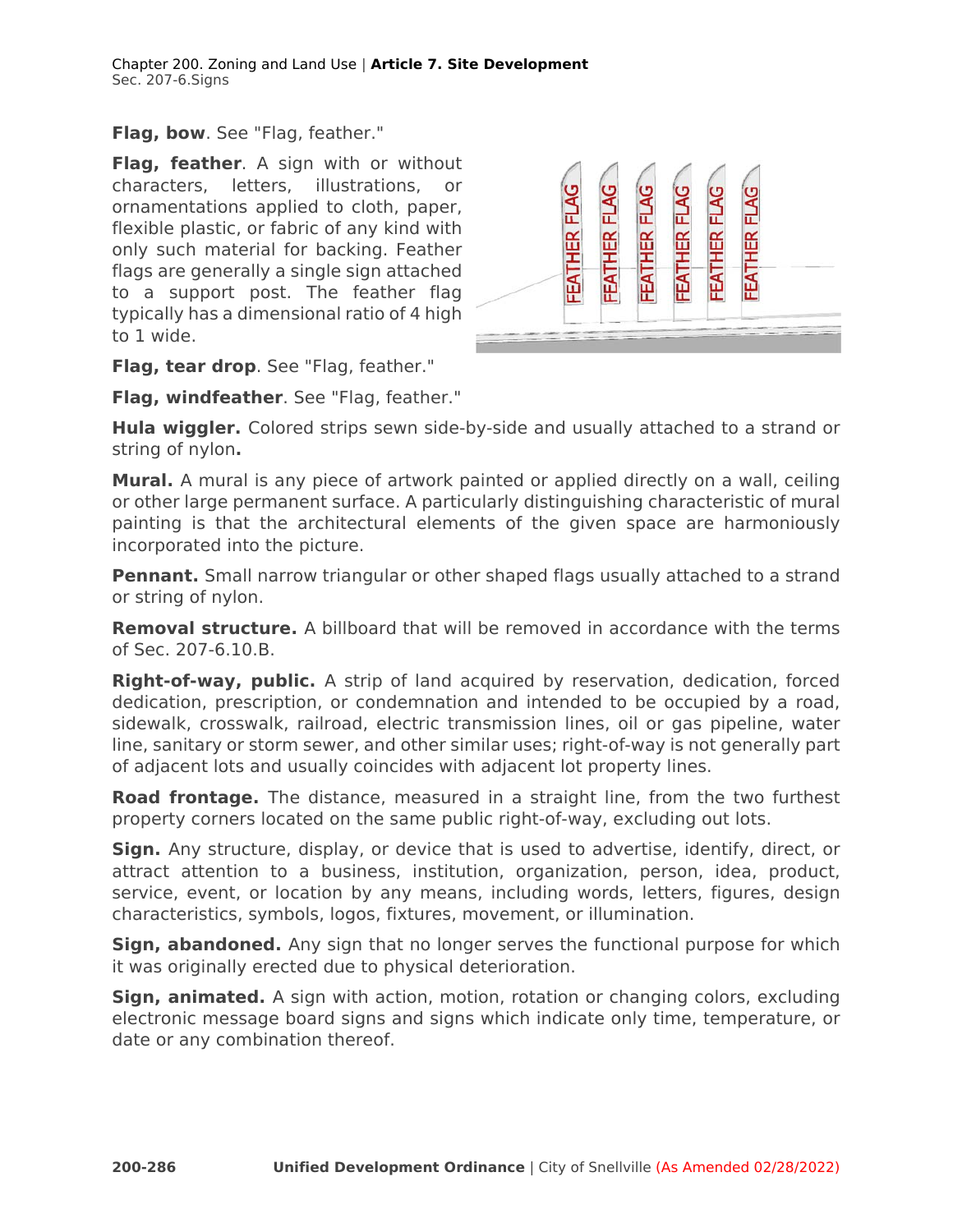**Sign, area.** The entire area within a continuous perimeter, enclosing the extreme limits of the sign structure, not to include the first 24 inches of the base height of a monument sign. Curved, spherical, or any other shaped sign face area will be computed based on the actual surface area. The copy of signs composed of individual letters, numerals, or other devices will be the sum of the area of the smallest rectangle or other geometric figure encompassing each of said letter or device as well as spaces between each letter or device.



**Sign, awning.** A sign painted, stamped, perforated, or stitched, or otherwise applied on the valance of an awning.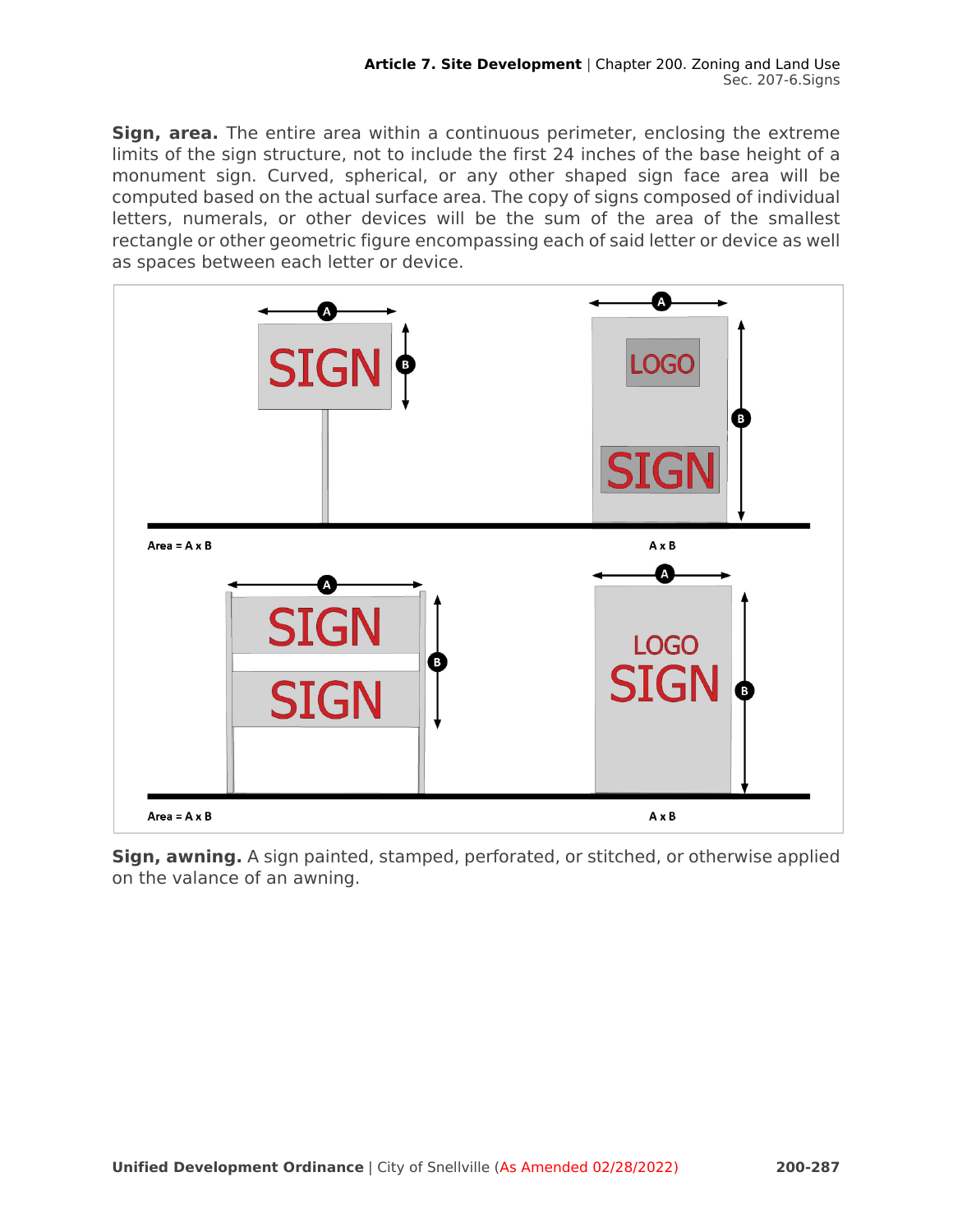**Sign, canopy**. A sign affixed to, superimposed upon, or painted on any roof-like structure, which extends over a sidewalk or walkway or vehicle access area.



**Sign, door**. A sign that is applied or attached to the exterior or interior of a door or located in such manner within a building that it can be seen from the exterior of the structure through a door.

**Sign, double-faced**. A sign with two display areas against each other or where the interior angle formed by the display areas is 60 degrees or less, where one face is designed to be seen from one direction and the other from another direction.

**Sign, electronic message board**. A sign that uses changing lights or colors to form a sign message or messages wherein the sequence of messages and the rate of change is electronically programmed and can be modified by electronic processes.

**Sign, entrance.** A permanent sign located at a public street or private driveway entrance to a platted residential subdivision/development, multifamily development,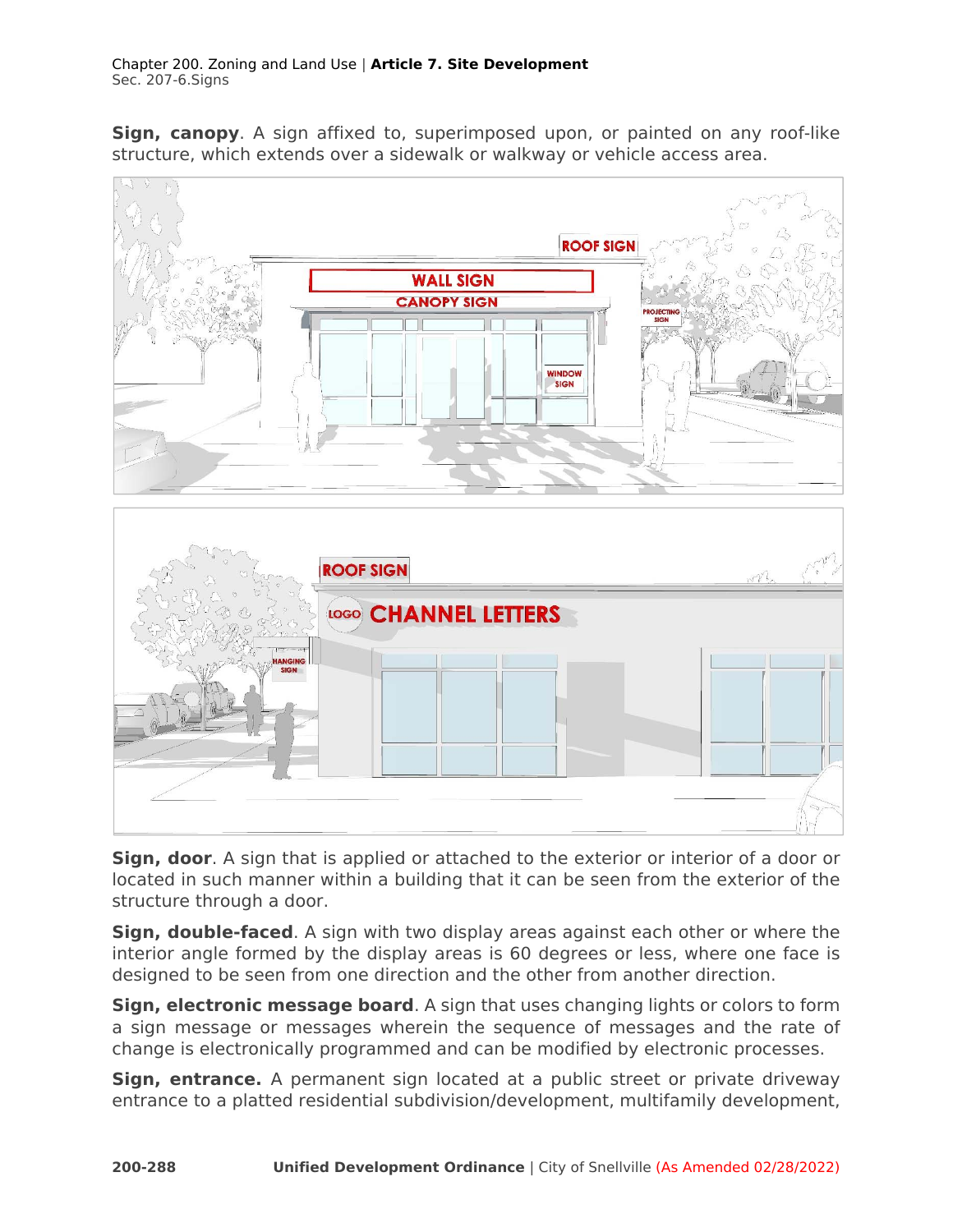nonresidential office park or industrial park, or office-condominium development which identifies said development or subdivision.

**Sign, face.** The surface upon, against, or through which the sign intends to advertise, identify, direct, or attract attention, not including the base of monument signs other sign support system.

**Sign, flashing.** A sign, the illumination of which is not kept constant in intensity at all times when in use, and which exhibits marked changes in lighting effects. Illuminated signs which indicate only the time, temperature, or date or any combination thereof shall not be considered as flashing signs.

**Sign, freestanding.** A permanent sign with no decorative base that is supported by one or more upright poles, columns, or braces placed in or on the ground and not attached to any building or structure.

**Sign, grandfathered.** See "Sign, nonconforming."

**Sign, height.** The distance in vertical feet from the elevation of the adjacent dedicated public street, the edge of the pavement, to the highest point of the sign structure. For property with an elevation higher than the adjacent public street, the height is measured from ground level at the base of sign to the highest point of the sign structure. The ground may not be altered for the sole purpose of providing additional sign height.



**Sign, illuminated**. A sign illuminated in any manner by an artificial light source.

**Sign, material**. Signs may be constructed from any of the following materials either singly or in combination.

- 1. Natural routed wood.
- 2. Stone.
- 3. Masonry.
- 4. L.E.D.
- 5. Hybrid routed wood product.
- 6. Cut or formed metal.
- 7. Plastics.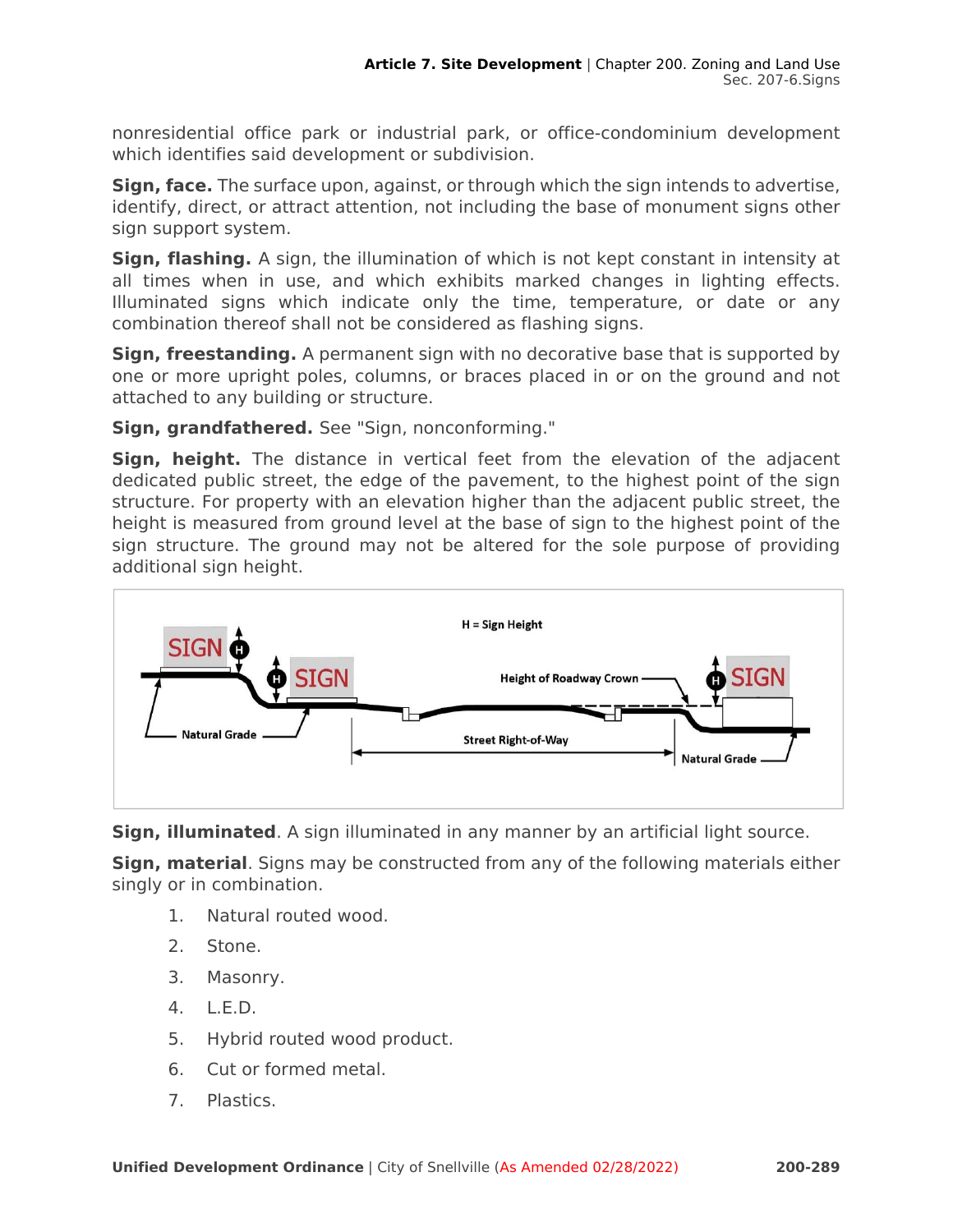- 8. High-density urethane foam.
- 9. Acrylics.
- 10. Polycarbonates.

**Sign, menu board.** A freestanding sign oriented to the drive-through lane for a restaurant that advertises the menu items available from the drive-through window, and which has not more than 20% of the total area for such a sign utilized for business identification.

**Sign, mobile**. A sign which is attached to, mounted on, pasted on, painted or drawn on any vehicle, whether motorized or drawn, which is placed, parked or maintained at one particular location.

**Sign, monument.** A permanent ground sign designed so the base of the sign face is flush with the supporting base and the supporting base is flush with the ground. Sign must include a solid, decorative base and may include a decorative frame. The base must be at least as wide as the sign and/or frame upon it and a minimum of two feet in height. Decorative base and frame materials include stone, brick, EIFS or true hard coat stucco. No support posts may be exposed. Electrical disconnect and/or meter base may not be visible from the public right-of-way.

**Sign, nonconforming.** Any sign and its supporting structure that does not conform to all or any portion of this section and was in existence and lawfully erected before the effective date of this UDO; and was in existence and lawfully located and used in accordance with the provision of any prior ordinances applicable thereto, or which was considered legally nonconforming thereunder, and has since been in continuous or regular use; or was used on the premises at the time it was annexed into the City and has since been in regular and continuous use.

**Sign, portable.** A movable sign that is not attached to a structure or the ground and includes: A-boards, portable reader boards, and similar type sign.

**Sign, pre-menu board.** A freestanding sign that is secondary to and located before a menu board sign and oriented to the drive-through lane for a restaurant that advertises the menu items available from the drive-through window.

**Sign, projecting.** A sign that is wholly or partly dependent upon a building for support and which projects more than 12 inches from such building.

**Sign, roof.** A sign projecting over the coping of a flat roof, or over the ridge of a gable, hip or gambrel roof, and supported by or attached to said roof.

**Sign, spinner.** Referring to a person carrying a sign that stands, walks or performs along the street. This definition also applies to costumed characters or street performers.

**Sign, swinging or rotating.** Any sign that is mounted such that the sign may freely move back and forth.

**Sign, temporary**. Any sign or device that is not permanently attached to the ground or other permanent structure and/or is designed to remain in place for a limited time.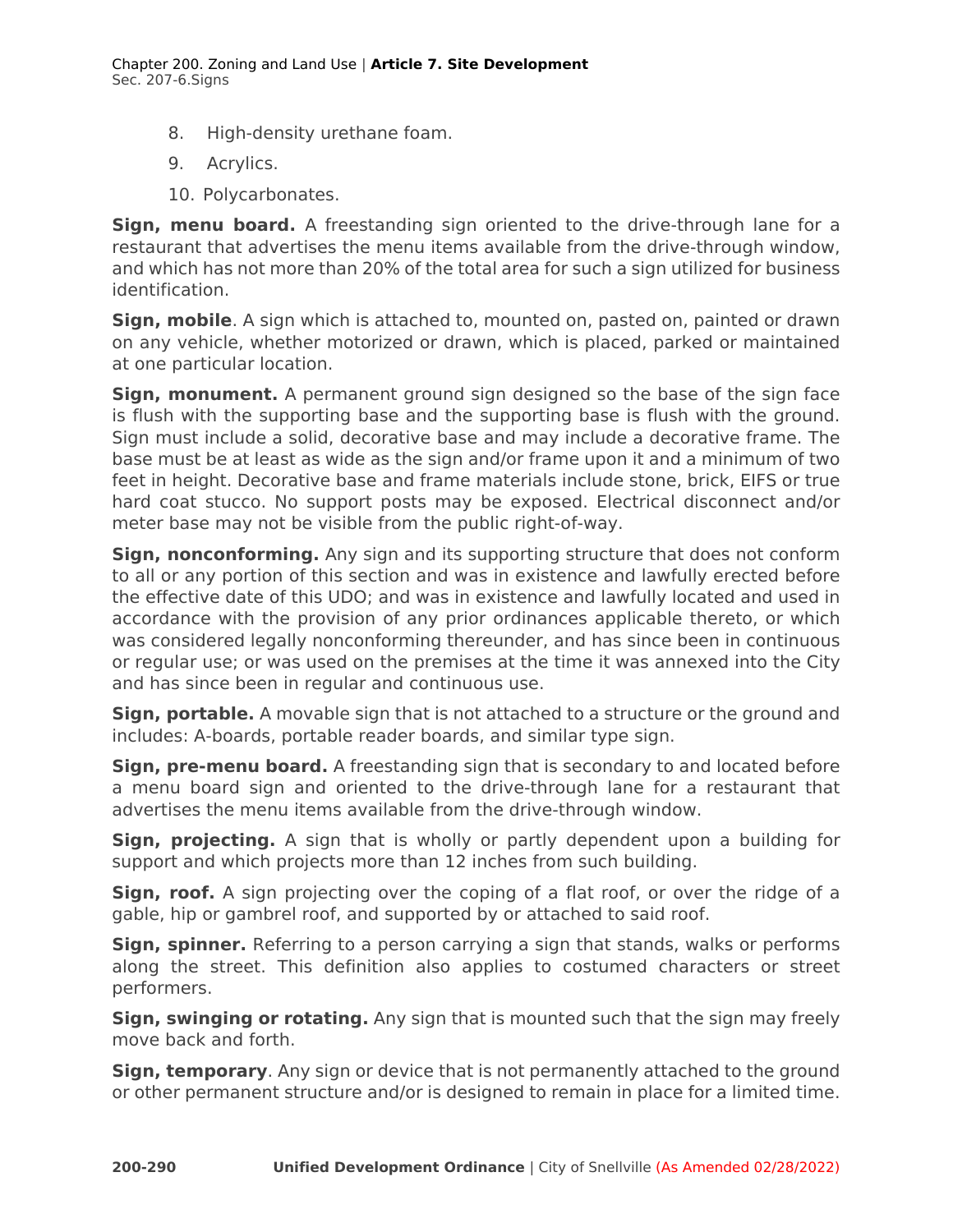This includes, but is not limited to, signs which are designed to be transported regularly from one location to another, signs placed into the ground on a temporary basis or nonpermanent foundation, signs utilized by sign spinners, or signs tethered to an existing structure.

**Sign, vehicle.** A graphic applied to the exterior surface of a vehicle and designed to advertise, identify, direct, or attract attention to a business, institution, organization, person, idea, product, service, event, or location by any means, including words, letters, figures, design characteristics, symbols, logos, fixtures, colors, movement, or illumination.

**Sign, wall.** A sign fastened to the wall of a building in such a way that the wall is the supporting structure for, or forms the background surface of, the sign and which does not project more than 12 inches from such building. The total signage on one side of a building or structure constitutes one wall sign.

**Sign, wayfinding.** A standalone freestanding sign that may be part of a greater wayfinding system which is used to identify a particular location or serve as directional signage to effectively navigate people through a space; or convey general and/or regulatory information.

**Sign, window**. A sign that is applied or attached to the exterior or interior of a window or located in such manner within a building that it can be seen from the exterior of the structure through a window.

**Spinsock.** A spinning windsock.

**Tail feather.** See "Flag, feather."

**Vehicle wrap.** See "Sign, vehicle."

**Wind cone.** See "Windsock."

**Wind sleeve.** See "Windsock."

**Windsock.** A tapered, open-ended sleeve pivotally attached to a standard.

# **Signs Prohibited**

# **Prohibited Signs**

The following types of signs are prohibited in all zoning districts:

- 1. Animated sign;
- 2. Flashing sign;
- 3. Roof sign;
- 4. Signs attached to any street sign or marker, traffic control sign or device, or attached to or painted on any pole, post, tree, rock, shrub, plant or other natural object or feature;
- 5. Signs which contain flashing lights or are in imitation of an official traffic or construction sign;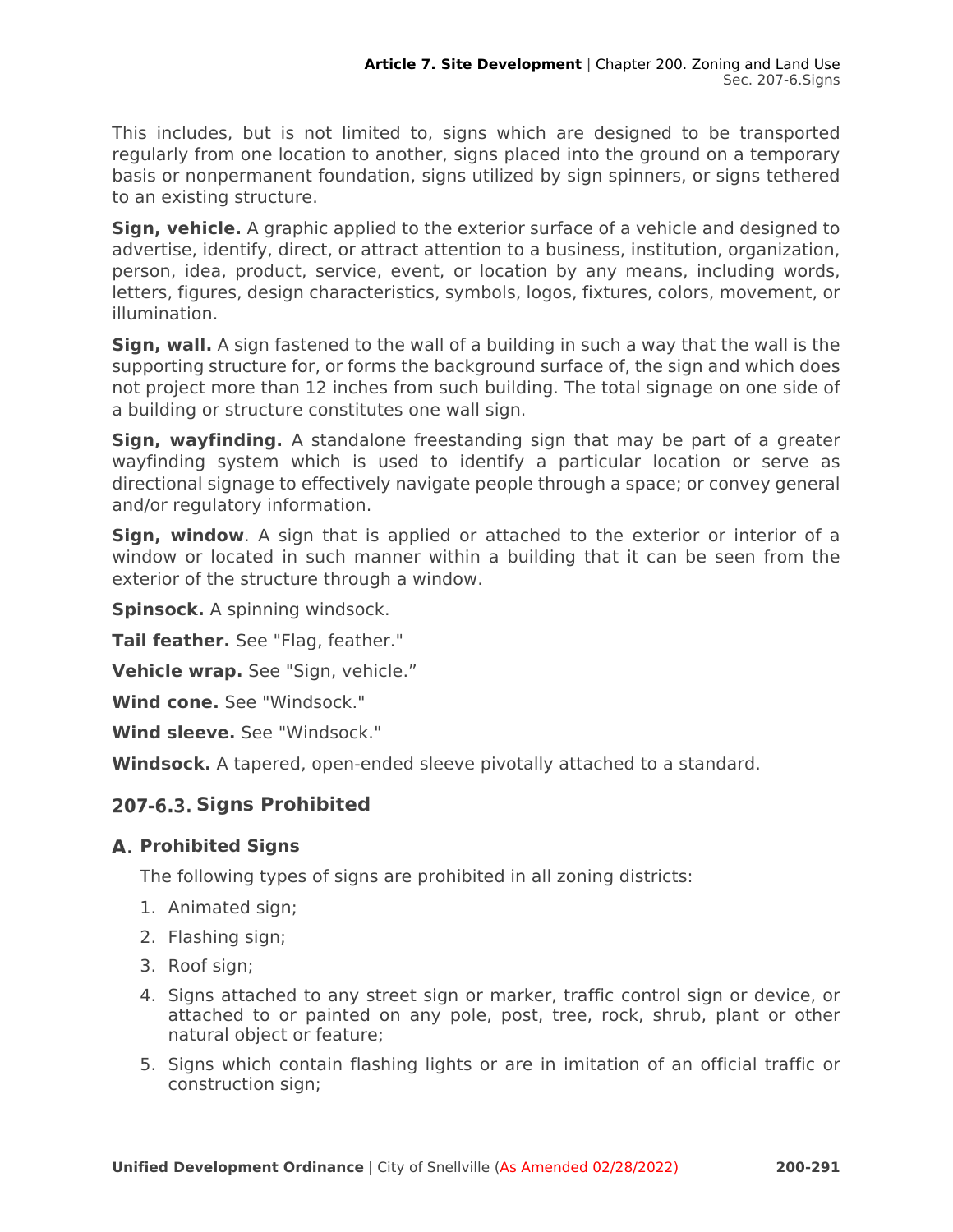- 6. Any sign placed or erected on a property without the permission of the property owner;
- 7. Signs on a public right-of-way, except signs exempt under Sec. 207-6.5.A.3;
- 8. Mobile sign;
- 9. Bench sign;
- 10.Air and gas filled device sign;
- 11.Beacon sign;
- 12.Open face channel letter construction;
- 13.Attention getting device;
- 14.Swinging or rotating sign except as provided Sec. 207-6.5 (Signs Exempt);
- 15.Freestanding signs larger than 6 square feet in sign area;
- 16.Signs over 15 feet in height;
- 17.Building wraps as defined in Sec. 207-6.2, unless they receive a special use permit;
- 18.Murals as defined in Sec. 207-6.2, unless they receive a special use permit;
- 19.Spinsock;
- 20.Windsock; and
- 21.Signs attached to a retaining wall.

# **Removal of Prohibited Signs**

The City is empowered to remove or cause to be removed at the owner's expense all prohibited signs.

# **Signs Permitted**

# **Residential Districts**

Signs permitted and regulated residential zoning districts include:

- 1. Temporary signs, provided the cumulative sign area of all temporary signs may be no greater than 32 square feet per lot.
- 2. Monument signs no greater than 32 square feet (excluding the monument base and supporting structure) at the entrance(s) to subdivisions.
- 3. Window signs.
- 4. Entrance sign(s). A maximum of two permanent signs, per entrance, into any platted residential subdivision/development, or multifamily development is permitted. Such signs are not included in the calculation of the aggregate sign area for any lot. Entrance signs may be externally illuminated.

### **Table 207-6.4. Signs Permitted in Residential Districts**

| <b>Maximum Size per Sign:</b> | 32 sf. of copy/sign area |
|-------------------------------|--------------------------|
|-------------------------------|--------------------------|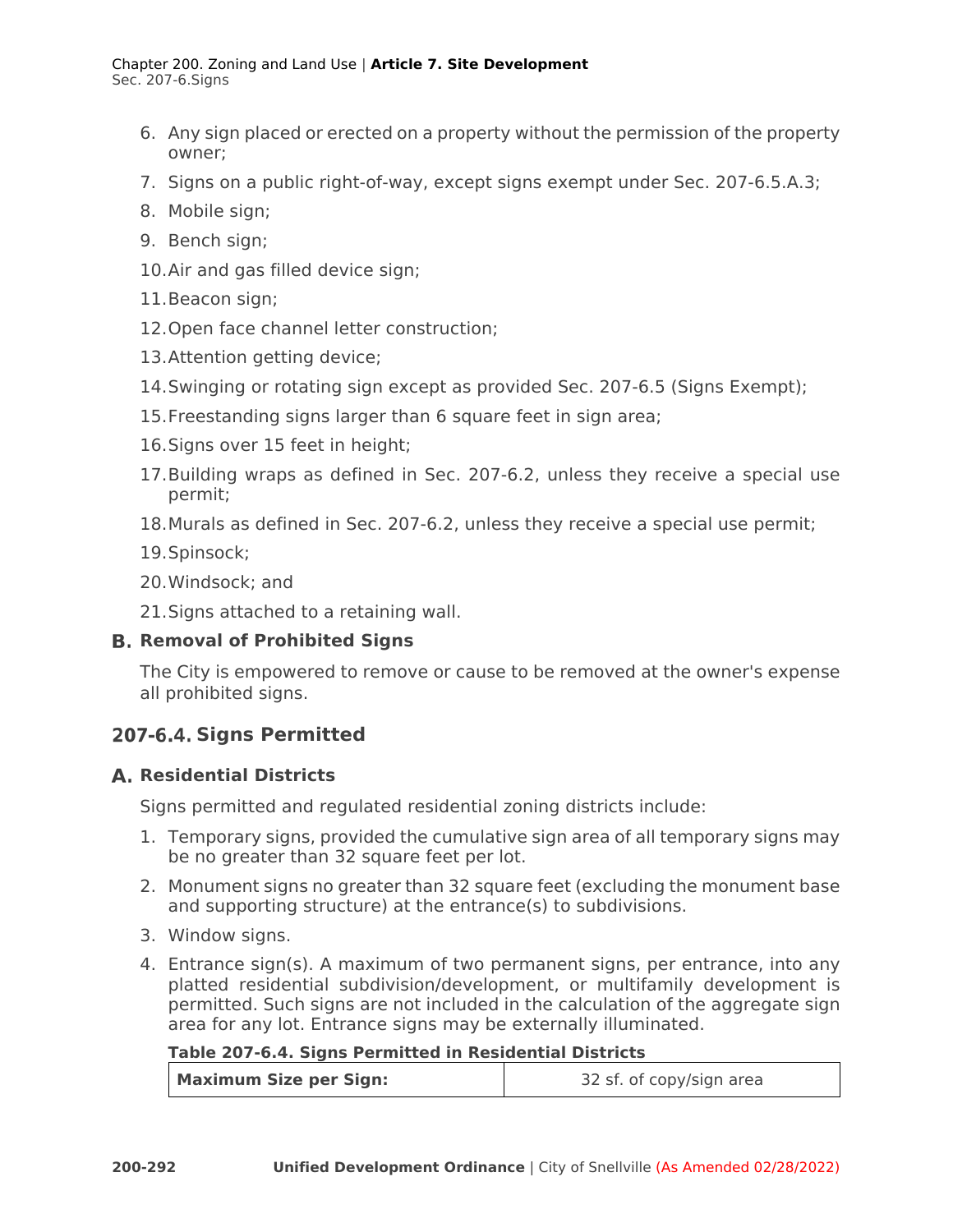| <b>Number of Signs Permitted:</b>                                         | One per lot. Two total signs per<br>entrance |  |
|---------------------------------------------------------------------------|----------------------------------------------|--|
| <b>Maximum Sign/Structure Height:</b>                                     | $12$ ft.                                     |  |
| 0 ft. for signs no higher than 4 ft.<br><b>Setback from Right-of-Way:</b> |                                              |  |
|                                                                           | 5 ft. for signs over 4 ft.                   |  |
|                                                                           | 10 ft. for signs over 10 ft.                 |  |

# **Nonresidential Districts**

Signs permitted and regulated in the nonresidential districts, and approved special uses in residential districts and places of worship as an approved special use include:

1. Awnings signs. Signs on awnings should be minimized and are only appropriate if there are no good alternatives for wall signs, projecting signs, or hanging and suspended signs. Signage should be limited to the skirt of the awning and should not be on the awning face. Signs should only be considered for the awning face if there is no other adequate location for signage on a given storefront or property. Awning colors are only permitted only if they are part of the official City color palette shown in Figure 207-6.4.



# **Figure 207-6.4. Official City Color Palette**

2. Wall signs. Wall signs must conform to the following size criteria:

| <b>Gross Building</b><br><b>Elevation Face Area</b> | Min. Sign Area | <b>Max. Sign Area</b> |
|-----------------------------------------------------|----------------|-----------------------|
| $0 - 1,000$ sf.                                     | 36 sf.         | 5.0% of face area     |
| $1,001 - 2,600$ sf.                                 | 60 sf.         | 5.0% of face area     |
| $2,601 - 3,600$ sf.                                 | 120 sf.        | 4.0% of face area     |
| $3,601 - 4,500$ sf.                                 | 140 sf.        | 4.0% of face area     |
| over 4,500 sf.                                      | $160$ sf.      | 3.5% of face area     |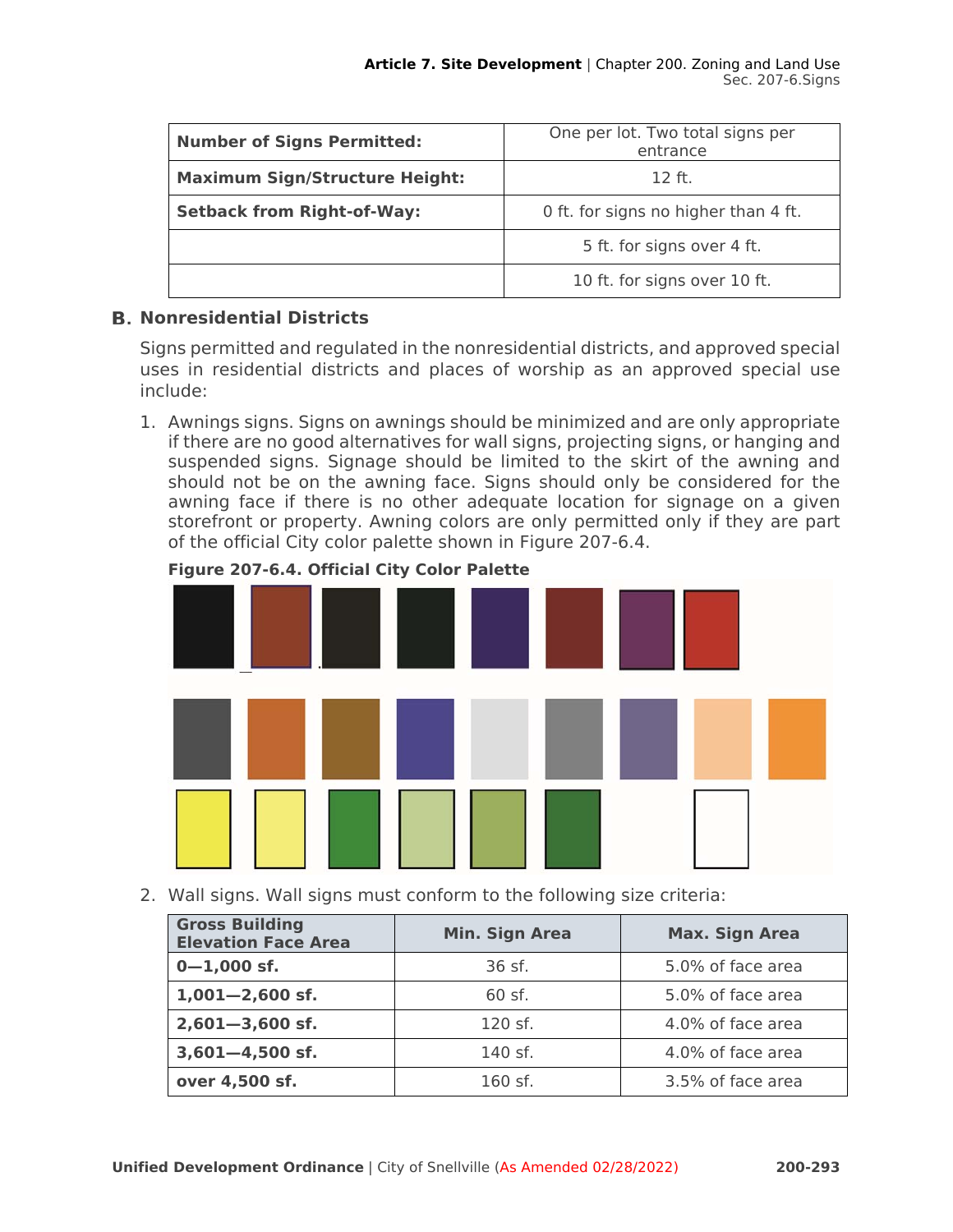- 3. Window and door signs, window/door coverage must:
	- a. Not exceed 40% of the glazing surface area of each window or door, where each window or door is framed or separated by a mullion.
	- b. The remaining 60% of the glazing surface area must remain clear and not covered.
	- c. Perforated window film is measured using the extreme limits of the perforated window film.
	- d. Window tinting/film designed to reduce glare or fading and containing no graphics is allowed to cover 100% of the glazing surface area of each window or door, provided the transmittance of visible light is at least 70% and must have an external reflectance of less than 15%. Transparency and external light reflectance must be established using the manufacturer's specifications.
- 4. Temporary signs in accordance with Sec. 207-6.5 (Signs Exempt) and Sec. 207- 6.7 (Banners).
- 5. Monument signs as defined in Sec. 207-6.2 and regulated as follows:
	- a. Monument sign area is defined as the entire area within a continuous perimeter, enclosing the extreme limits of the sign structure (overall height by overall width), not to include the first 24 inches of the base height of a monument sign.
	- b. One monument sign is allowed per road frontage.
	- c. The maximum square footage of the sign is based upon 0.50 square feet per 1 foot of road frontage or 64 square feet, whichever is larger.
	- d. In lieu of allowing a second monument sign, corner lots with two adjacent road frontages may utilize 30% of the allowable sign area from the second frontage for the sign area calculation of the one monument sign. Sign area variances of Sec. 207-6.6.C are not allowed.
	- e. The maximum sign area allowed is 225 square feet.
	- f. Signs more than 5 high must be set back at last 10 feet from the right-ofway. Signs more than 10 feet high must be set back at least 15 feet from the public right-of-way.
	- g. Monument base must be constructed of natural brick or stone (not painted or stained); or EIFS/true hard coat stucco painted or stained using colors from .I.F.S./true hard coat stucco painted or stained using colors from the official City color palette shown in Figure 208-1.4. Foamcore monument signs are prohibited.
	- h. Monument base shall be at least as wide as the sign and/or frame upon it and a minimum of 2 feet in height. No support posts may be exposed.
	- i. Electrical disconnect and/or meter base must not be visible from the public right-of-way.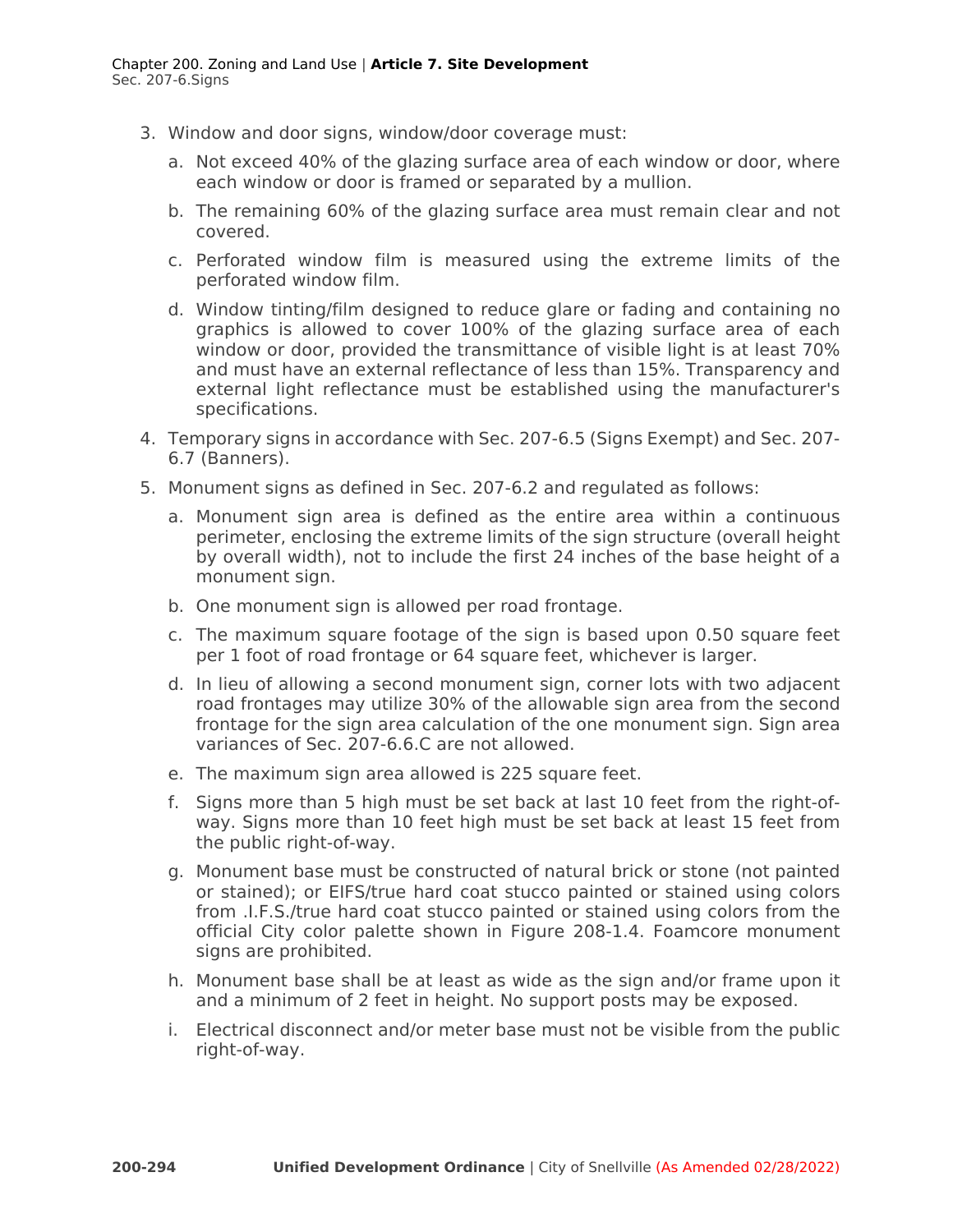- j. Monument sign must include the numeric street address of the property upon which it is located. The numbers used to identify the address may be no less than 5 inches in height and no more than 9 inches in height.
- 6. Signs for convenience stores, automotive service stations and other locations providing vehicle fueling with fuel pump islands: Spreader bars (signs located under canopy over pump islands) are limited to no more than two signs per spreader bar, not to exceed 4 square feet per sign. Fuel pump signage not to exceed 2 square feet per side.
- 7. Freestanding sign(s);
	- a. To identify reserved parking spaces, not to exceed six (6) square feet in total sign area and not to exceed seven (7) feet in height including support post.
	- b. Directional sign, not to exceed six (6) square feet in total sign area, not to exceed three (3) feet in height including support post(s) and generally located at or near the entry and exit drives to a public roadway. The maximum number of signs permitted is two (2) per road frontage or two (2) per curb cut, whichever is greater. Signs must meet the setback requirements of Sec. 207-6.6.A.
	- c. Wayfinding sign, not to exceed twelve (12) square feet in total sign area, not to exceed twelve (12) feet in height including support post(s) and pier and not to exceed four (4) signs per property. Sign must meet the setback requirements of Sec. 207-6.6.A. Sign may be internally illuminated and an element of an electronic message board sign, subject to the requirements of Sec. 207-6.8 (Electronic Message Boards). Electrical service to be provided by underground service only. Solar powered lighting is prohibited. If located in a parking area, the first 24-inches of support post(s) height must be encapsulated by a concrete pier.
- 8. Electronic message board signs utilized as an element of a monument sign, freestanding sign, menu board sign, pre-menu board sign, fuel pump canopy sign or window/door signage and only in accordance with Sec. 207-6.8 (Electronic Message Boards).
- 9. Canopy sign, utilizing approved wall sign typology, and not to exceed 15% of the face of the canopy on which the sign is located. Canopy faces must be from the official City color palette shown in Figure 207-6.4.
- 10.Arm pole banner, not to exceed two arms per parking lot light pole; each banner to not exceed 6 square feet in area; and located a minimum of 10 feet above the ground.
- 11.Entrance sign(s) per Sec. 207-6.4.A.4 for a nonresidential office park or industrial park, or office-condominium development.
- 12.Menu board sign must be a freestanding sign with the design, materials, and finish to match those of the primary building. One menu board sign is permitted per drive-thru ordering station. The maximum sign area may not exceed forty (40) square feet. The maximum height may not exceed 6 feet (OAH). Menu board signs may be internally illuminated and an element of an electronic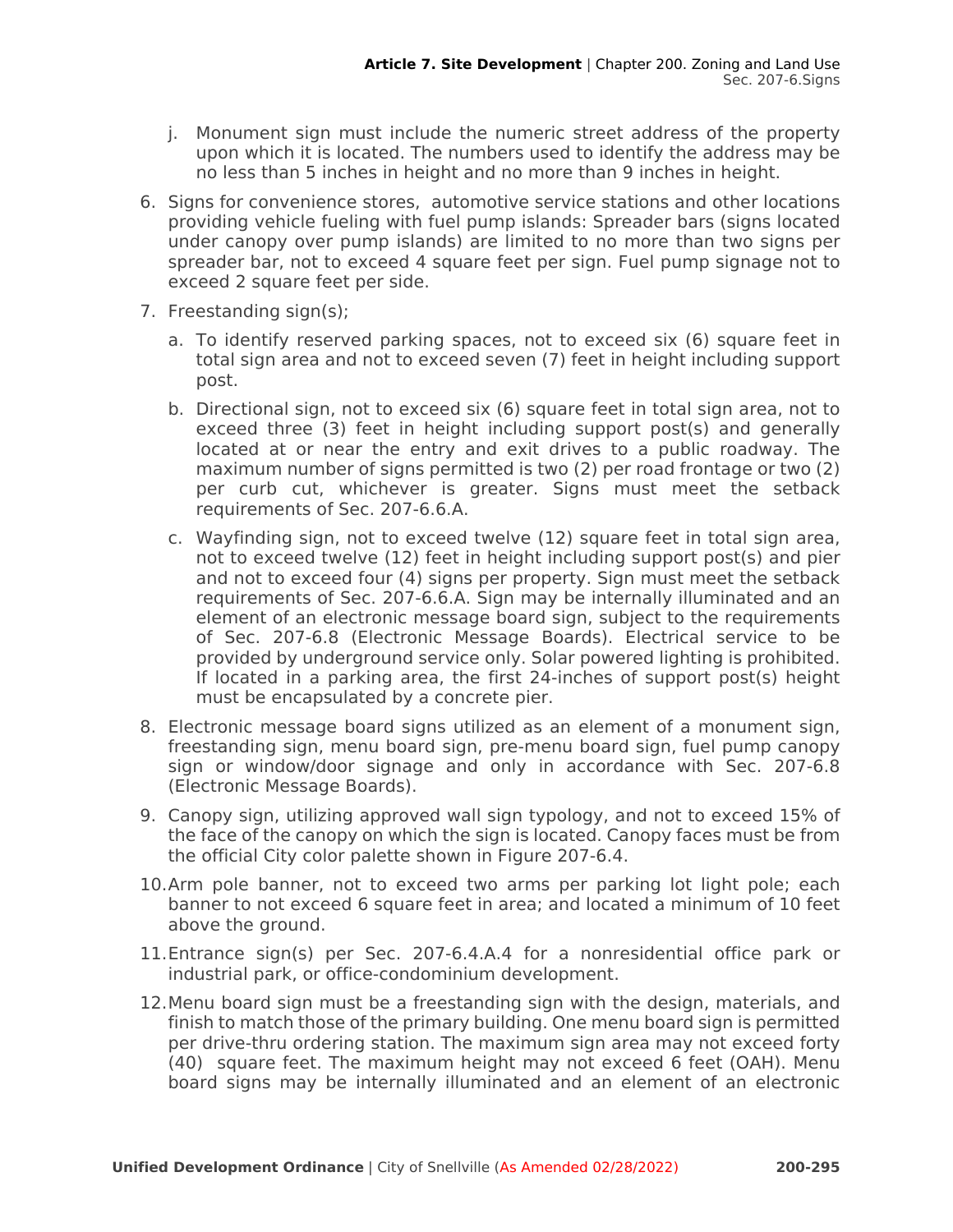message board sign, subject to the requirements of Sec. 207-6.8 (Electronic Message Boards).

- 13.Pre-menu board sign must be a freestanding sign with the design, materials, and finish of the menu board sign. One pre-menu board sign is permitted per menu board sign and located at the entrance to the drive-thru lane and within 20 feet of the menu board. The maximum sign area may not exceed twenty (20) square feet. The maximum height may not exceed 6 feet (OAH). Menu board signs may be internally illuminated and an element of an electronic message board sign, subject to the requirements of Sec. 207-6.8 (Electronic Message Boards).
- 14.Interior project directional sign(s) are authorized in all developments or planned subdivisions of land within any nonresidential districts, approved special uses in residential districts and places of worship as an approved special use subject to the following:
	- a. May not be located within 100 feet of an entrance to a project.
	- b. Maximum sign area of each sign may not exceed 16 square feet.
	- c. Maximum sign height shall not exceed 6 feet (OAH).
	- d. Only one such sign may be located at each internal intersection of private driveway or public streets within the project.
- 15.Electric Vehicle (EV) Charging Station signage may not exceed eighteen (18) square feet in total area per side per station and may be an element of an electronic message board sign, subject to the requirements of Sec. 207-6.B (Electronic Message Boards). The maximum sign height may not exceed ten (10) feet (OAH) and setback a minimum of ten (10) feet from the right-of-way.

# **Signs Exempt**

- A. The following types of signs are exempt from the requirements of this section unless otherwise expressly prohibited by Sec. 207-6.3 (Signs Prohibited). These signs must meet the height and setback requirements of this section. No permit is required. Signs that are constructed of degradable material may be posted for a maximum period of 90 days. Nothing will prevent such a sign from being replaced by an identical sign:
	- 1. Signs not visible from public thoroughfares or intended to be seen by the traveling public.
	- 2. Signs within a business, office, mall, or totally enclosed area.
	- 3. Signs erected by, or on the order of, a public official in the performance of their duty, may be located within the public right-of-way.
	- 4. Portable signs that are a maximum of 6 square feet in area, only one per storefront. Portable signs must be located near the building entry on the sidewalk. Portable signs are not allowed in parking areas, streets or public rights-of-way and may not impede the flow of pedestrian traffic.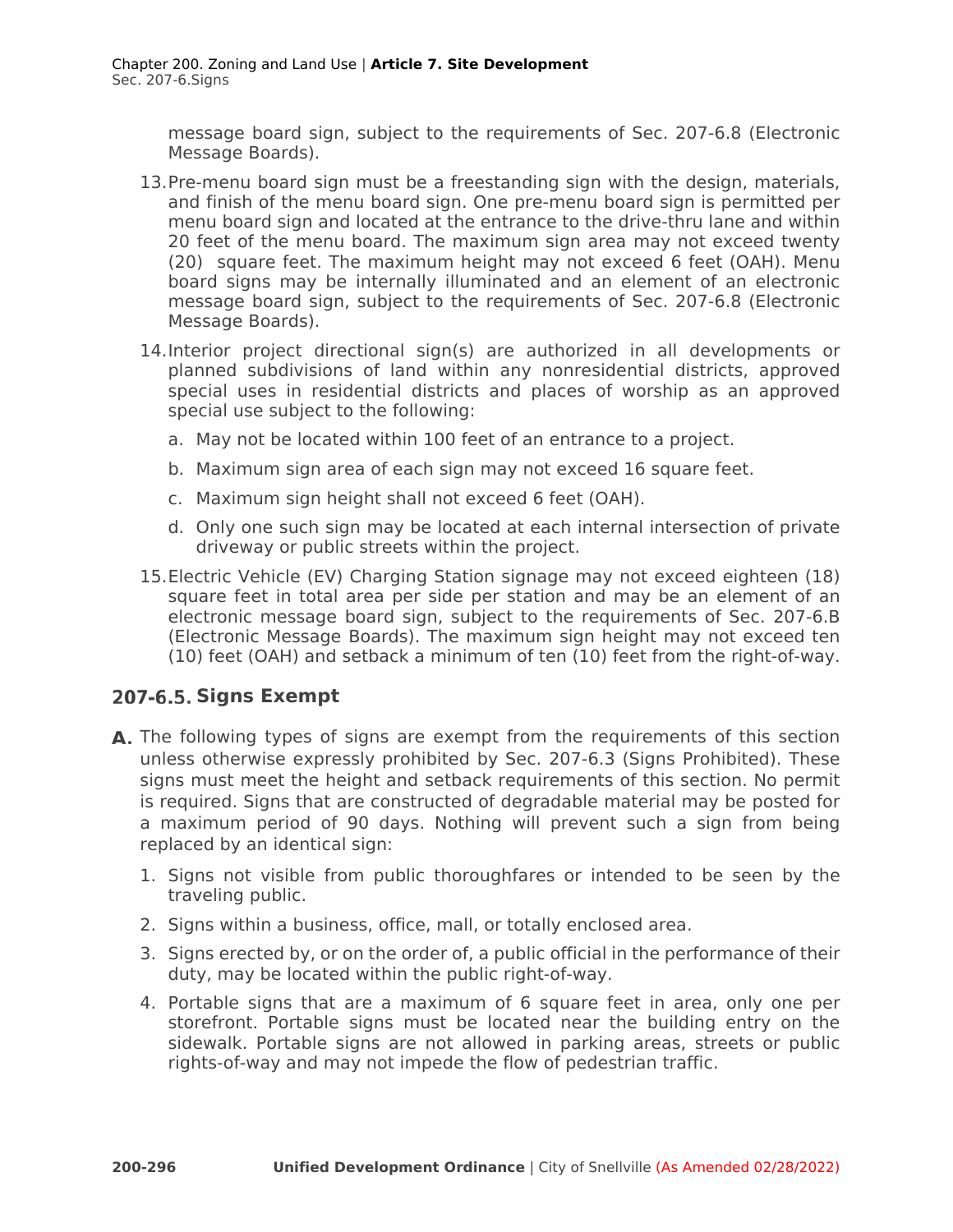- 5. Flags, no more than three poles, neither in excess of 60 square feet, nor greater than 40 feet in height per property. The flags must be no further from the structure than 50% of the distance from the face of the structure to the public right-of-way.
- 6. Temporary sign(s). There may be no more than eight temporary signs on display at any one time. The cumulative total of all temporary signs may be no greater than 32 square feet per property. Temporary signs may not exceed 6 feet in height and must be located out of right-of-way or at least 10 feet from the back of the curb or edge of the pavement of the adjacent street, whichever is greater. Temporary signs are not permitted for any nonresidential district and special uses in residential districts that have not obtained a permanent identifying sign for its location (Exception: undeveloped lots).
- 7. Sign spinners, wavers, costumed characters or street performers with signage devices are prohibited within the public right-of-way. Any persons involved in this activity must remain on private property in a hard surface paved area, away from entry and exit drives.
- 8. Swinging or projecting signs not exceeding 3 square feet or projecting more than 4 feet and attached under the eave or awning of a building above a business entrance.
- 9. Signage on coin-operated beverage dispensers, limited to three per lot and not located within the required front yard setback for the zoning district.
- 10.One official sign as required by the State of Georgia for vehicle emissions stations licensed by the State. The sign shall meet the setback requirements of Sec. 207-6.6.A and may not exceed 24 inches wide  $\times$  36 inches high with standard frame and hardware.
- 11.Vehicle sign/wrap shall be allowed when the vehicle is legally parked in the rear or to the side of an establishment or in a parking area that is farthest away from the public street right-of-way.
- 12.Signage affixed to an automated teller kiosk and accompanying canopy if serving as an accessory use to a bank or financial institution on the same lot.
- 13.Signage on coin-operated vending machines, limited to four per lot, and not more than 5 feet from the building apron, and within the required front yard setback of the zoning district.

# **General Requirements**

In addition to the requirements of Sec. 207-6.3 (Signs Prohibited), Sec. 207-6.4 (Signs Permitted), and Sec. 207-6.5 (Signs Exempt), the following regulations also apply:

# A. Setbacks

Signs may not be located in the right-of-way and must be at least 10 feet from the back of the curb or edge of the pavement of the adjacent street, whichever is greater. Signs on a corner lot within 50 feet of the intersection of rights-of-way must be out of right-of-way or at least 15 feet from the back of the curb or edge of pavement of the adjacent streets, whichever is greater.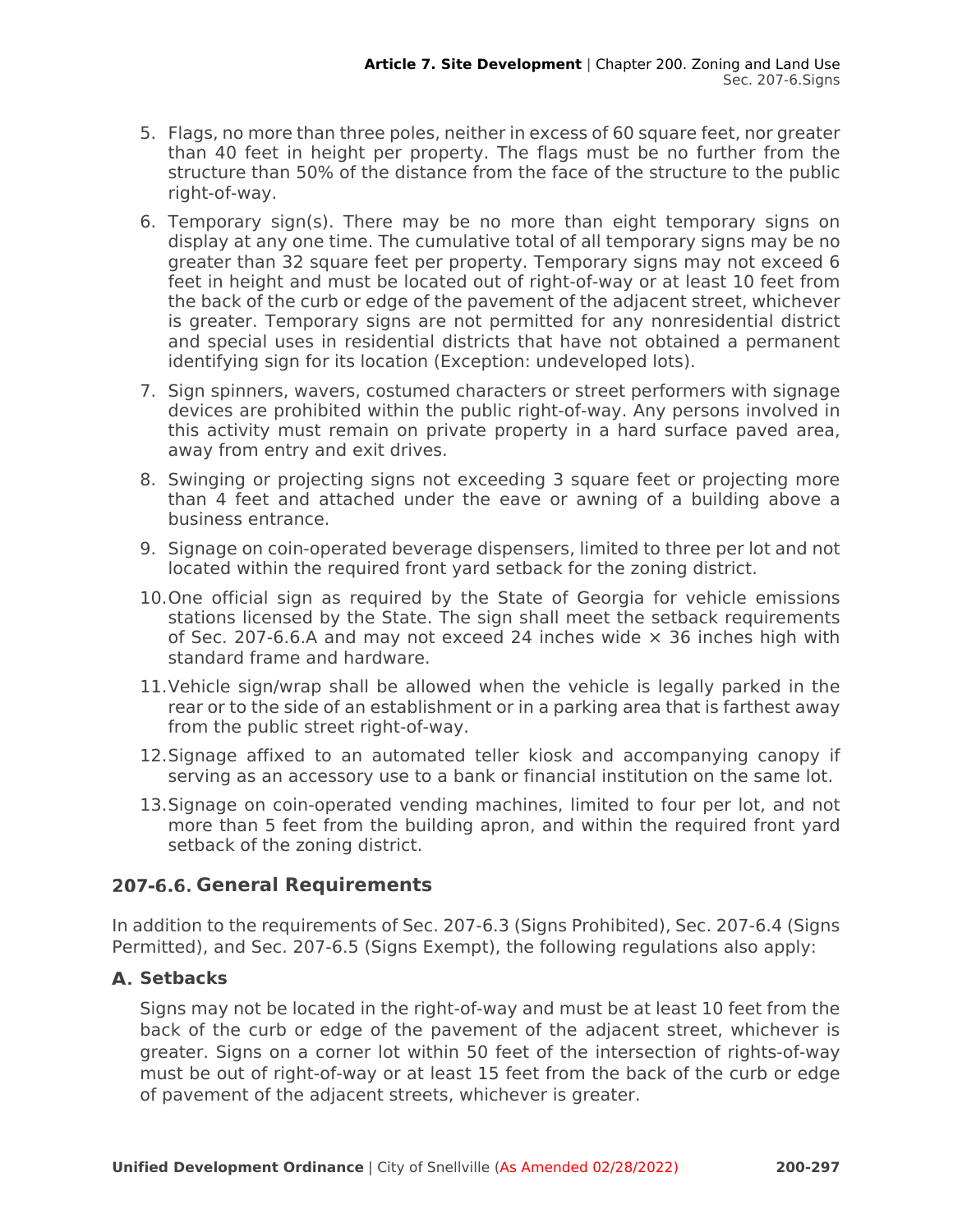# **Multiple Signs**

No business is allowed to install an additional conforming sign until it has removed any existing nonconforming signs. Provided, however, that on lots with three or more businesses, at least two of which are party to a lease or leases, any business that does not own or control the nonconforming sign may erect a wall sign.

#### **Administrative Variances**

- 1. Setback dimensions of signs can be adjusted up to a maximum of 5 feet. The Director has the discretion to use administrative variance only when necessary to prevent a visual hazard from occurring with the placement of signs.
- 2. The Director has the discretion to allow administrative variances in sign area allowances. Under no circumstances may the administrative variance allow the proposed sign to be more than 125% of the base regulation sign size.

#### **D. Street Numbers**

Monument signs must include the numeric street address of the property upon which it is located. The numbers used to identify the address may be no less than 5 inches in height and no more than 9 inches in height.

#### **Illumination**

Excluding electronic message board signs, internally illuminated signs may not exceed 20 foot-candles at a distance of 10 feet from such structure. Externally illuminated signs must be lighted so that lights are positioned in such a manner that light does not produce glare nor does it shine into the eyes of motorists or pedestrians so as to create a hazardous or dangerous condition. Externally illuminated signs must have lights with directional cut offs which do not allow the light source to be seen by passersby. All fixtures must be ground-mounted. No more than two fixtures per side. No more than 2% of light may go above horizontal.

# **Banners**

Banners are permitted in nonresidential districts and special uses in residential districts subject to the approval of a banner permit issued by the Director and subject to the following criteria:

- A. Banners and/or feather flags not in excess of 32 square feet in area (cumulative) to be attached to the building facade or to a permanent sign or placed in the ground, must be located out of right-of-way or at least 10 feet from the back of the curb or edge of pavement of the adjacent street, whichever is greater.
- **B.** A banner permit may be issued for each occurrence not to exceed two, 14-day periods and one, 21-day period per calendar year per establishment.
- Feather flags are limited to one flag per business and must be located out of rightof-way or at least ten feet from the back of the curb or edge of the pavement of the adjacent street, whichever is greater. Feather flags are permitted for no more than two, 14-day periods and one, 21-day period each calendar year.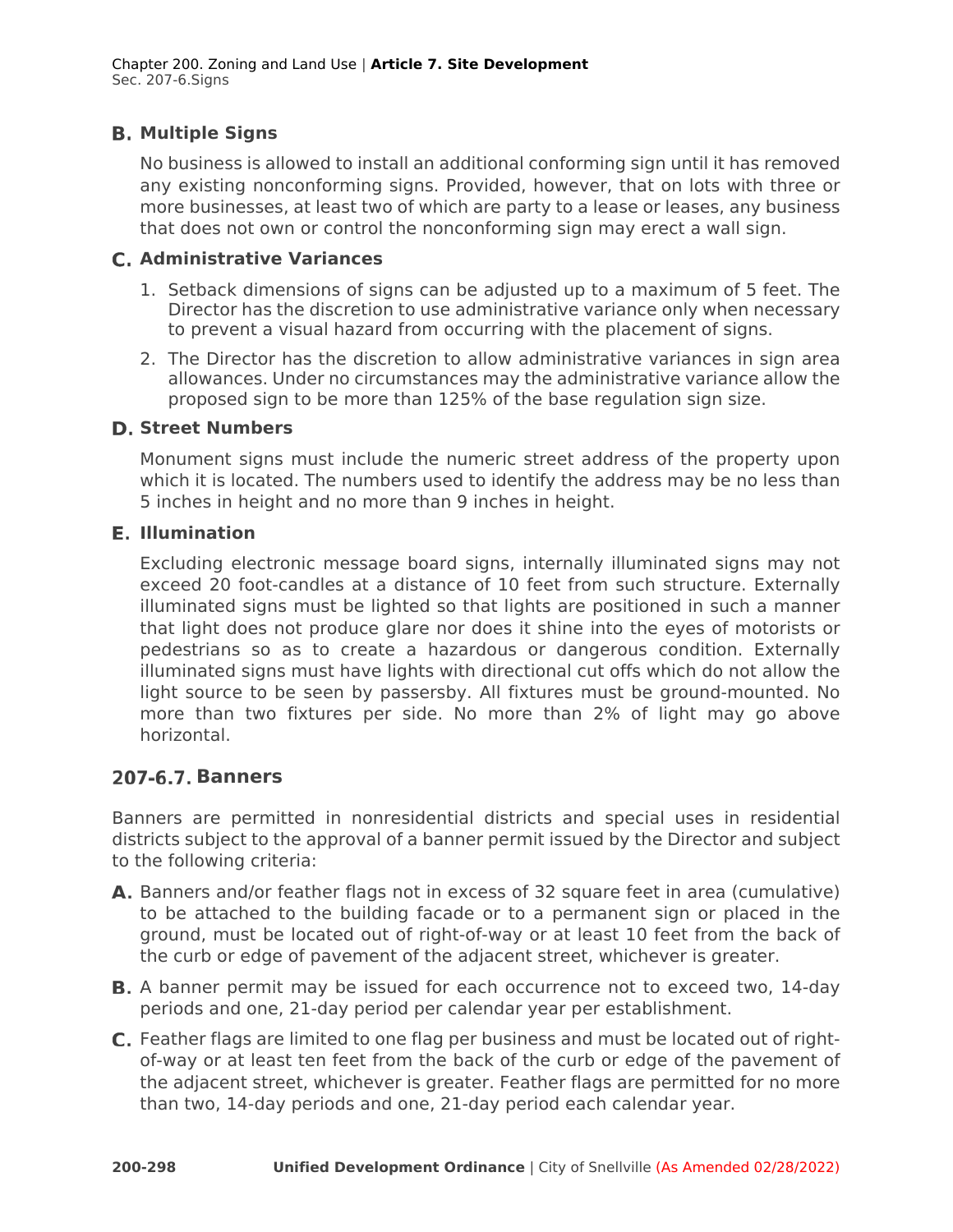# **Electronic Message Boards**

Electronic message boards are permitted only in the locations described in this section and only after site plan approval from the Director. The City Council may request a hearing to review the site plan and sign permit. This section does not apply to electronic billboards.

# **Permitted Districts**

Electronic messaging signs are permitted in the following zoning districts:

- 1. CI Civic institutional district.
- 2. OP Office professional district.
- 3.
- 4. BG General business district.
- 5. HSB Highway service business district.
- 6. LM Light manufacturing district.
- 7. TC-MU Towne center mixed-use district.
- 8. MU Mixed-use district.
- 9. Residential districts, NR, and TC-R with an approved special use permit.

# **Sign Types to Utilize Electronic Message Boards**

Electronic messaging may be an element of a monument, freestanding, fuel pump canopy, menu board, pre-menu board or window/door sign. Wall signs may not contain electronic messaging.

# **Size and Location Requirements**

Electronic message boards must meet the size and placement requirements of this subsection.

- 1. Maximum allowable electronic message board sign area as an element of:
	- a. Monument sign: 50% of allowable sign area in Sec. 207-6.4.B.5.
	- b. Menu board/pre-menu board: 100% of allowable sign area in Sec. 207-6.4.B. 12 and 207-6.4.B.13.
	- c. Fuel pump canopy: 100% of allowable sign area in Sec. 207-6.4.B.6..
	- d. Window/door: 100% of allowable sign area in Sec. 207-6.4.B.3. for one window/door. Only one window/door electronic message board sign allowed per location. No electronic message board window/door sign may exceed 15 square feet in total display area.
	- e. Freestanding sign: 100% of allowable sign area in Sec. 207-6.4.B.8.
	- f. Electric Vehicle (EV) Charging Station: 100% of allowable sign area in Sec. 207-6.4.B.15.
- 2. Sign area variances of Sec. 207-6.6.C are not allowed and may only be considered by the Board of Appeals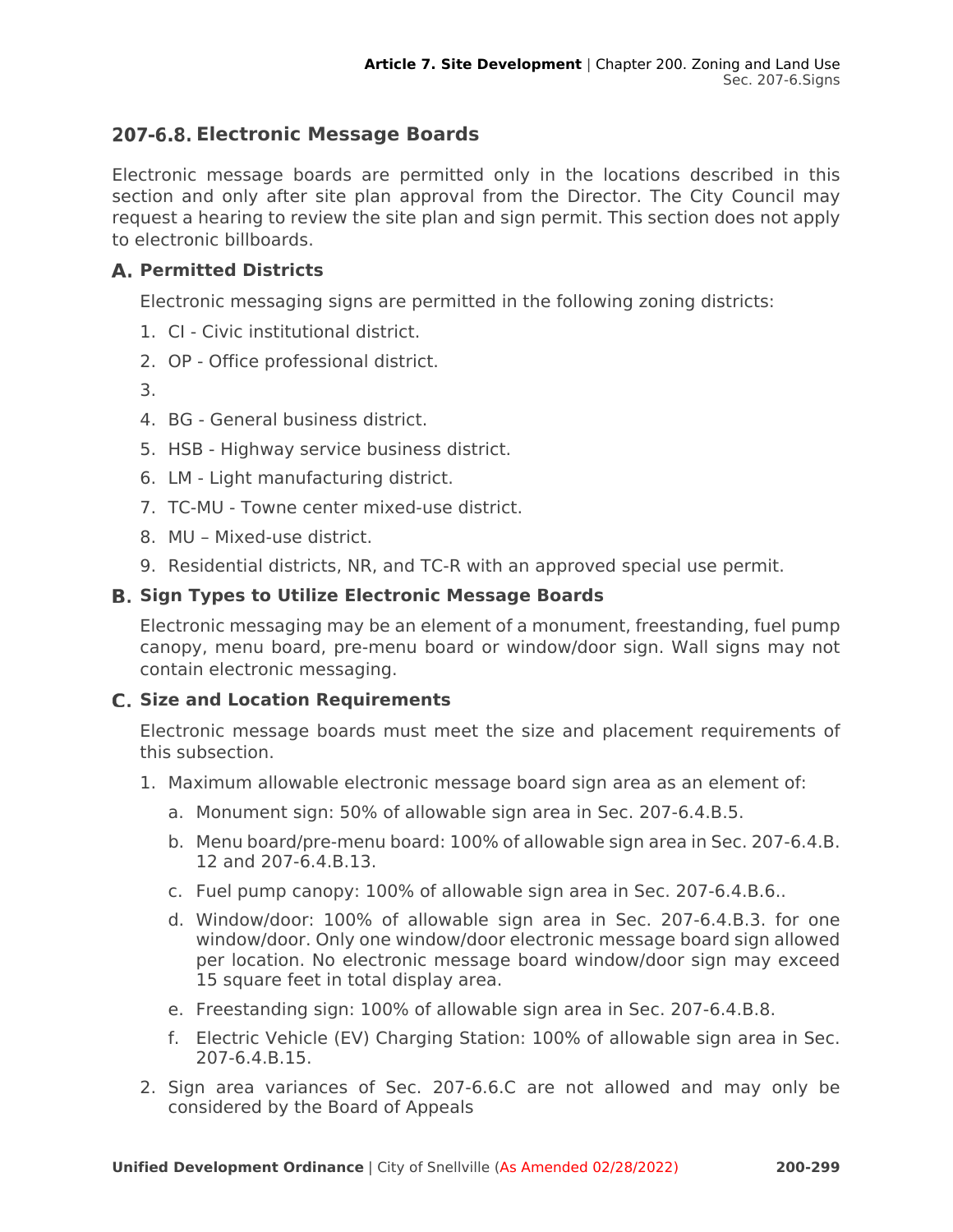Chapter 200. Zoning and Land Use | **Article 7. Site Development**  Sec. 207-6.Signs

# **Duration of Display**

- 1. Any electronic message displayed shall remain unchanged for a minimum of 10 seconds before switching messages.
- 2. The following display types are prohibited:
	- a. Animation is prohibited;
	- b. Flashing, blinking, fade in, fade out or scrolling text is prohibited; and
	- c. Video images are prohibited.

#### **Intensity of Light**

- 1. The maximum luminance produced by the sign may not exceed three-tenths foot-candles greater than the ambient light level.
- 2. The light level produced by the sign is measured using the following equation based on typical sign-to-viewer distance: the square root of the product of the sign area and 100. Example using a 12 square foot sign:

 $\sqrt{(12 \times 100)}$  = 34.6 ft. measuring distance

3. Automatic dimming capability must adjust the sign's illumination to the ambient light at all times of the day or night.

#### **Default Control**

- 1. The sign must be equipped to freeze the display in one position if a malfunction occurs.
- 2. The sign must also be equipped with a means to immediately discontinue the display if it malfunctions.
- 3. The sign owner must immediately stop the display when notified by the Director that the sign is not complying with the standards of this section.

# **General Procedures**

The following procedures must be followed by all persons erecting signs:

# **Conformance and Permits**

All signs erected, replaced, modified or relocated must be in conformance with all ordinances and codes of the City. A sign permit must be secured from the Director. This permit must be issued before installation or modification of any sign. No permit is required for any change of copy on a sign provided no modification is made to the size or location of the sign. No permit is required for those signs exempt under Sec. 207-6.5 (Signs Exempt). The discretion of any City official reviewing a sign permit application is to determine if the application and the proposed sign are in compliance with this section. No official reviewing a sign permit application or building or electrical permit application for a proposed sign may consider the content of any message on a proposed sign.

- 1. Signs that require both a building permit and a sign location permit:
	- a. Signs that exceed 32 square feet in area; or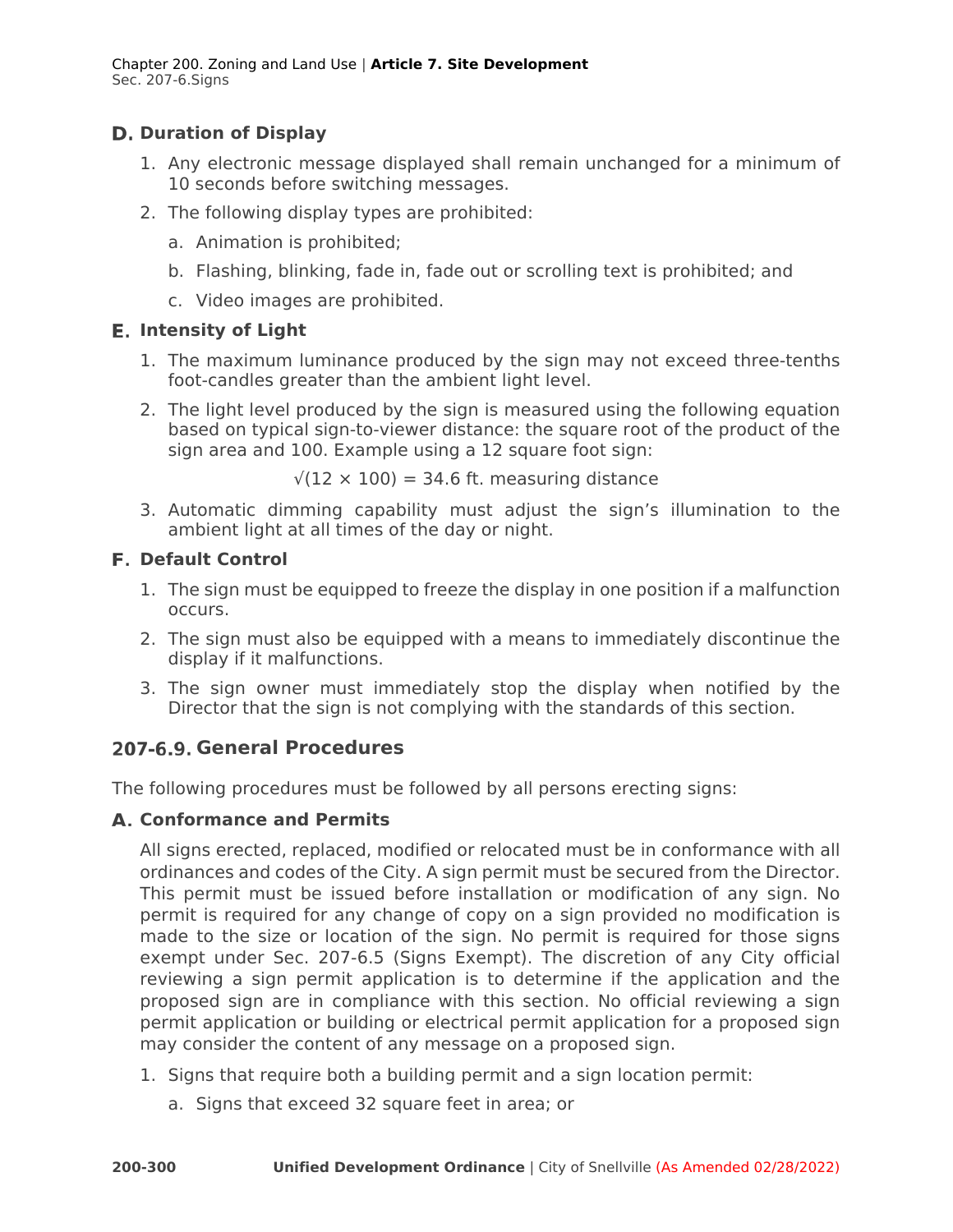- b. Signs that exceed 6 feet in height above grade; or
- c. Signs on walls with a height exceeding 4 feet; or
- d. Signs that are internally illuminated.
- 2. Signs that require design by a Georgia registered professional engineer:
	- a. Signs that exceed 50 square feet in area that are either monument signs or signs with supporting structures.
	- b. Signs that exceed 12 feet in height above grade.
- 3. Documentation required for plan review and obtaining a building permit:
	- a. A sign location plan is required.
	- b. In order to obtain a building permit, three complete sets of drawings must be submitted to the planning and development department. The drawings must clearly indicate the structural and electrical construction requirements for each proposed sign and at a minimum contain the information described in clauses 4 and 5 below. The drawings must also clearly indicate the proposed sign location.
	- c. A building permit can be obtained after drawings containing the complete structural and electrical information stated below have been reviewed and approved by the Director.
- 4. Electrical drawing(s) plan review requirements:
	- a. Drawings for each illuminated sign must clearly indicate the electrical requirements including the size and location of the electrical disconnect the type and size of the wire, the conduit size and estimated load.
	- b. Electrical service for monument and freestanding signs to be provided by underground service only, overhead or solar powered electrical service is prohibited.
	- c. Drawings must also specify the name of a nationally recognized organization as applicable to the illuminated sign to be installed.
	- d. Electrical installations must meet the requirements of the NFPA National Electrical Code and must be performed by a Georgia licensed electrician.
- 5. Structural drawing(s) plan review requirements:
	- a. Drawings for each sign structure must clearly specify the required materials, sizes, and locations for all structural components. Complete details must be provided that clearly indicates the required connections between all structural components including anchorage to the foundation. Details shall also indicate required attachments of sign cabinets to the supporting structure.
	- b. Sign foundation requirements must be clearly indicated on the drawings including, but not limited to, footing size and reinforcement, 28-day compressive strength of concrete, anchor bolt size and embedment depth.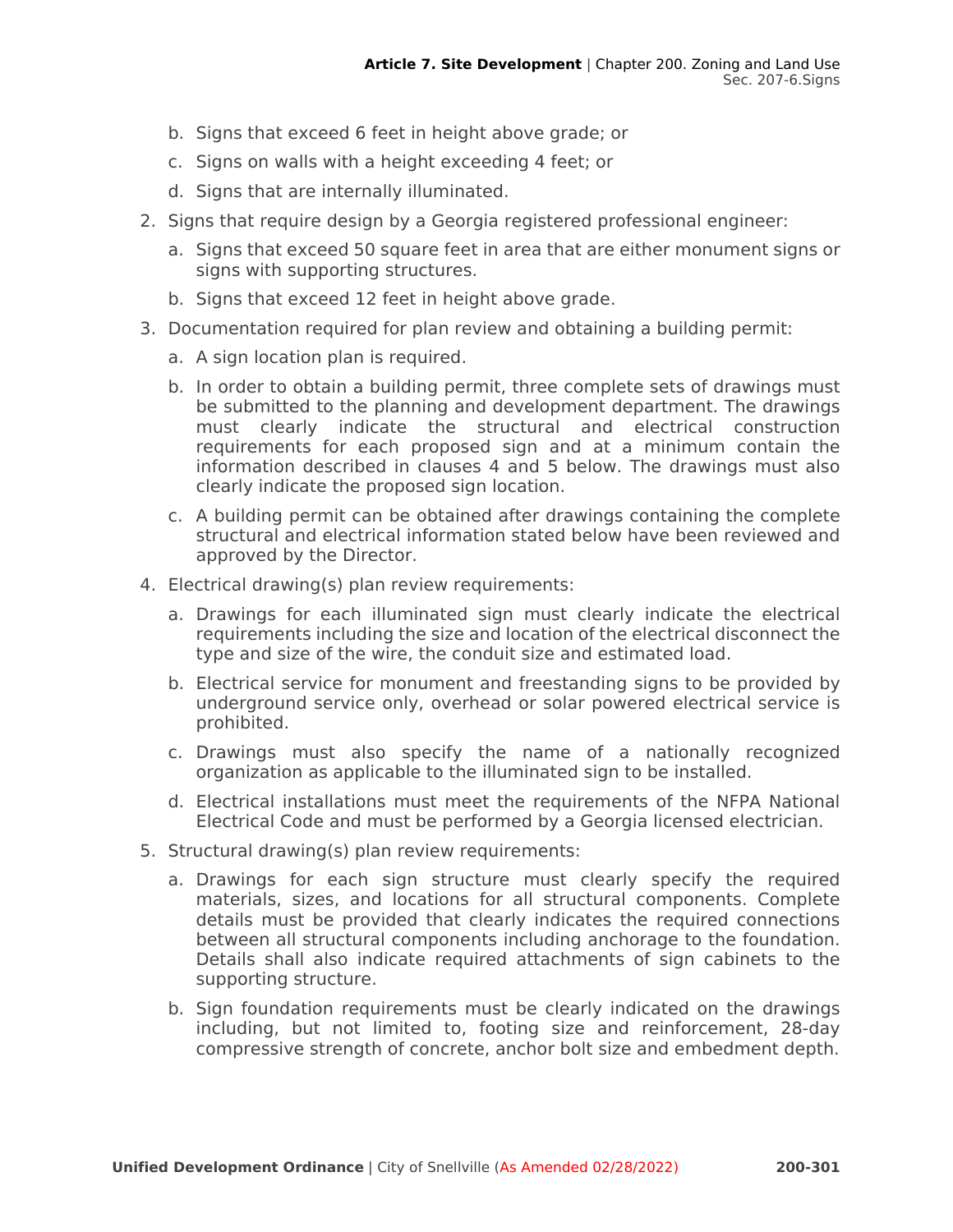- c. Drawings for signs that require design by a Georgia registered professional engineer must contain the following minimum design data in addition to the information required in sentences a and b immediately above:
	- i. State on drawings that the design complies with the SBCCI Standard Building Code;
	- ii. State on drawings that the wind load design complies with ASCE 7 (minimum design loads for buildings and other structures);
	- iii. Basic wind speed (mph), design wind pressure (PSF), exposure category  $(B \text{ or } C)$ :
	- iv. Minimum required soil bearing capacity (PSF);
	- v. Structural material specifications (including but not limited to ASTM designation, yield strength (SKI), and material grade, if applicable).
- 6. Inspection requirements:
	- a. Drawings for sign structures that have been reviewed and approved by the Director must be kept readily accessible at the job site at all times during construction. The building permit card must be posted in the immediate vicinity of the proposed ground sign location.
	- b. The electrical subcontractor must submit a completed subcontractor affidavit to Department at least 2 days before requesting an electrical inspection.
	- c. Each sign, for which a building permit has been issued, requires inspection by the building inspector during the following stages of construction:
		- i. A foundation inspection is performed after excavation and before concrete placement with steel reinforcement, anchor bolts, and structural posts in place.
		- ii. An electrical inspection is performed only after the foundation has been inspected and approved by the City inspector.
		- iii. A final inspection is performed after completion of all construction and a building final is issued.
		- iv. Erosion and sediment control measures shall be maintained throughout construction in accordance with City ordinances and procedures.

#### **B. Application Procedure**

Applications for sign permits required above must be filed by the sign owner or their agent with the Department upon forms furnished by the Director.

- 1. Applications must describe and set forth the following:
	- a. Street address of the property upon which the sign is to be located. In the absence of a street address, an acceptable alternative method of location may be used.
	- b. Type of sign as defined in this section.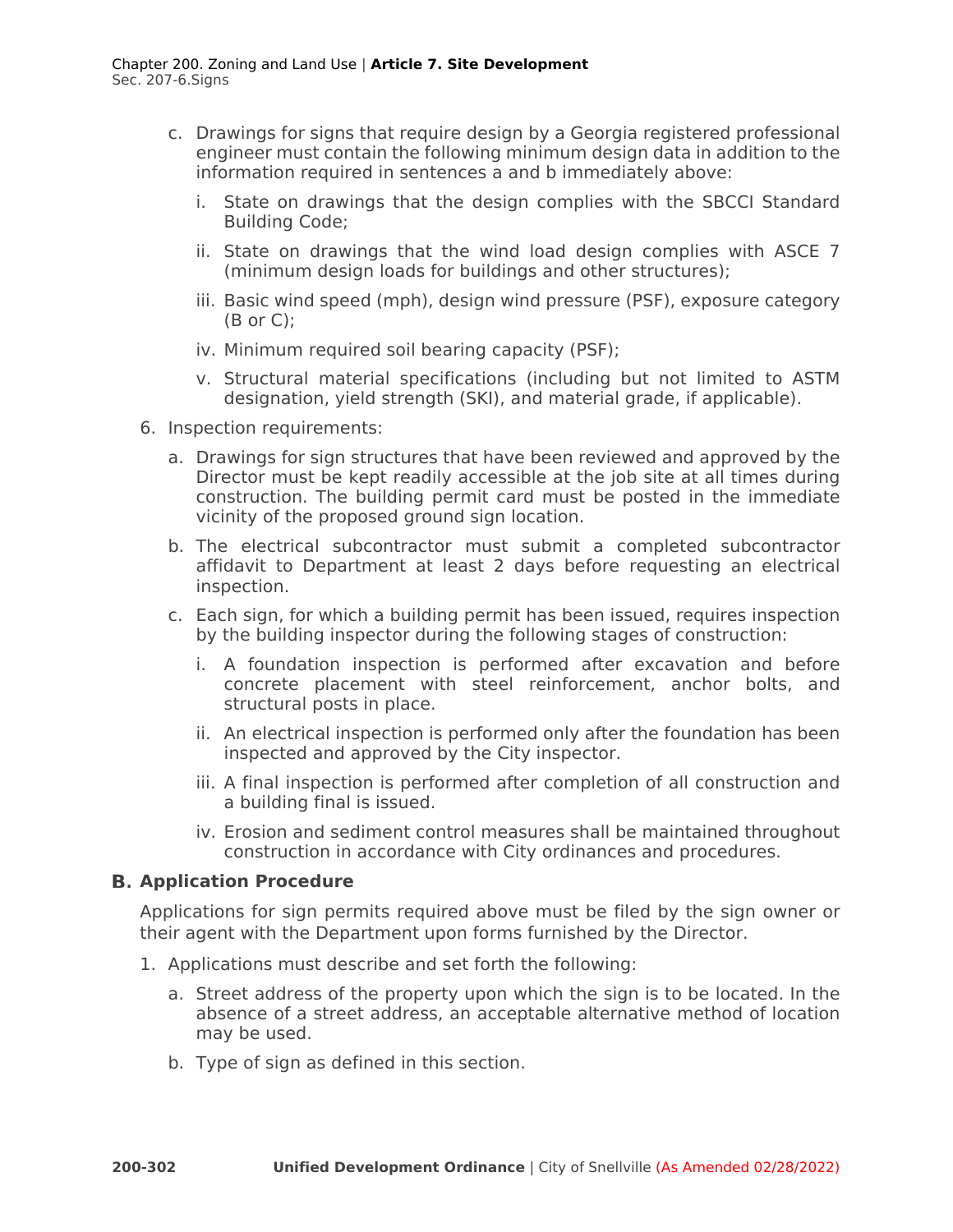- c. Plans indicating the dimensions of the sign, sign area, height, and mounting details.
- d. Plans indicating its location on the property or the face of the building including the road frontage or building elevation.
- e. The name(s) and address(es) of the real property upon which the subject sign is to be located.
- f. Written consent of the owner, or their agent, granting permission for the placement and/or maintenance of the subject sign.
- g. The name, address, phone number and business license number of the sign contractor.
- 2. The Department must complete its review of the application within 15 working days of the date of application and either approve or deny the application. If the application is incomplete or contains insufficient information as described in clause 1 above, it must be denied. If the Department fails to approve or deny the sign within 15 working days, the applicant may post the sign as if approved.

# **Expiration Date**

A sign permit becomes null and void if the sign for which the permit was issued has not been completed within 6 months after the date of issuance.

#### **D. Sign Fees**

No permit may be issued until the appropriate application has been filed with the Department and fees have been paid. If any person, company, firm or corporation begins work for which a permit is required by this section without taking out a permit, they must pay three times the amount of the applicable above-described fee

# 207-6.10. Nonconforming Signs

# **General**

Nonconforming signs which met all legal requirements when erected may stay in place until the deterioration of the sign or damage in accordance with the maintenance and removal requirements of this section, unless the damage to the sign was caused by circumstances beyond the owners control in accordance with O.C.G.A. § 32-6-83, in which case the owner m either repair or remove the sign. However, no other structural repairs, changes in shape, size or design to nonconforming signs or replacement of nonconforming signs are permitted except to make a nonconforming sign comply with all requirements of this section.

# **Billboard Conversion and Reduction**

#### 1. **Eligibility for use as a Conversion Structure**

Any legal nonconforming billboard existing before the effective date of this UDO which is located along State Route 124 or State Route 10/United States Highway 78, and is located no closer than 6,000 feet from the nearest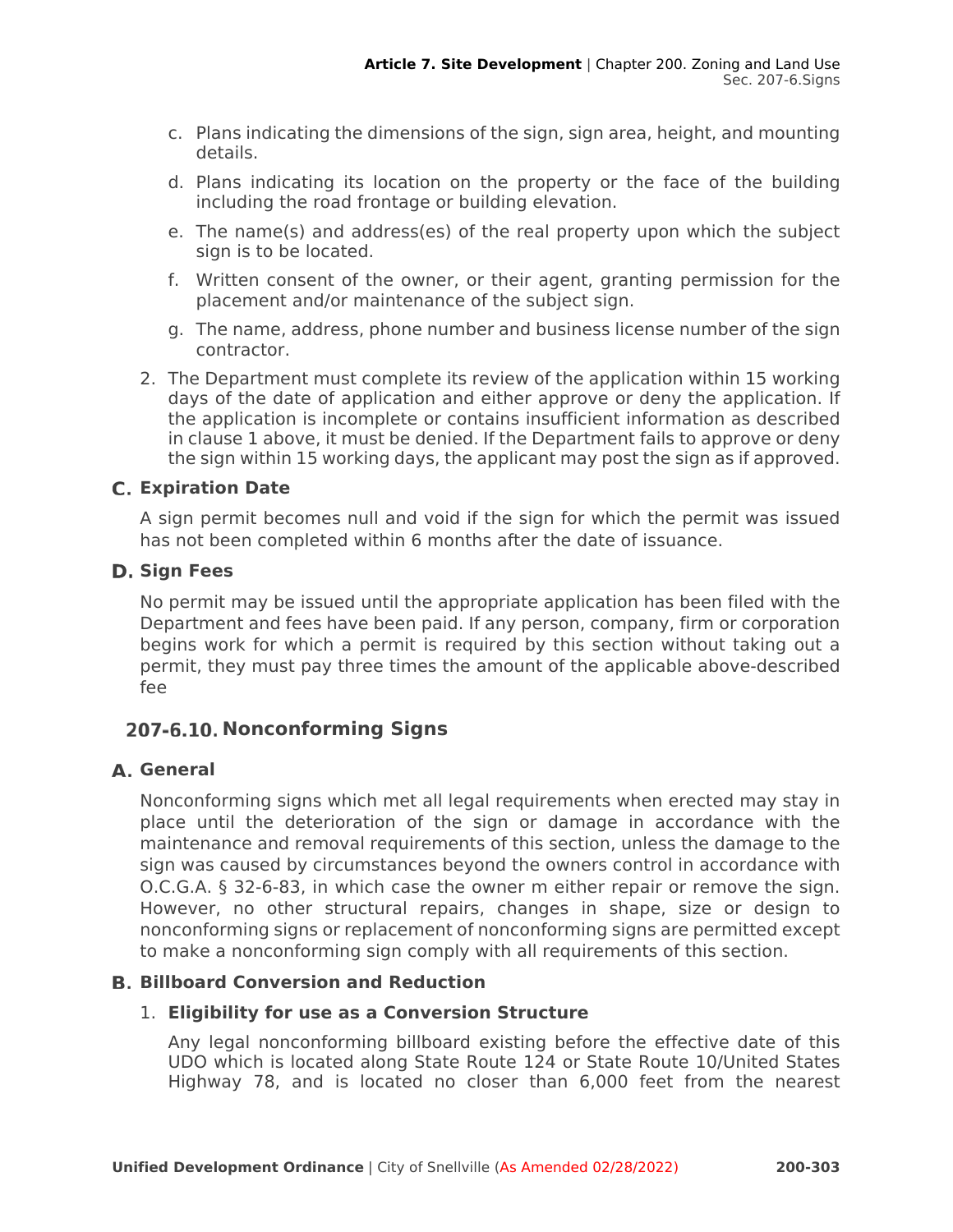conversion structure or electronic billboard is eligible for use as a conversion structure under the provisions of this paragraph B.

### 2. **Exchange Ratio and Permitting**

Notwithstanding any other provision of this Sec. 207-6 (Signs), any eligible conversion structure may be modified to an electronic billboard, provided that the applicant removes from within the City of Snellville an equal number of removal structures and billboard sign faces to be converted. In order to be eligible for use as a removal structure, the entirety of the above-ground portion of the removal structure must be removed. The applicant is entitled to obtain a permit, upon proper application, for the conversion of a conversion structure to an electronic billboard, which permit must provide that the conversion structure may not converted to an electronic billboard until the removal structure has been fully removed. Each permit will grant the applicant a period of not less than 1 year to complete conversion of the conversion structure after removal of the removal structure.

#### 3. **Construction**

In addition to the replacement of the billboard sign face(s) with the electronic billboard, the applicant is permitted to structurally modify or replace the conversion structure as may be necessary to comply with current applicable building codes. In addition, the conversion structure may be relocated upon the property so long as such relocation does not increase the height or size of the sign, nor does it increase the degree of nonconformity in regard to applicable setbacks without the prior approval of the City Council.

# 4. **Operation of Electronic Billboards**

Each electronic billboard must be operated in accordance with the following requirements:

- a. The electronic billboard may include the entire sign face, but may not exceed 672 square feet in size;
- b. Only static messages may be displayed on the electronic billboard. Each individual static message must remain unchanged on the display for not less than ten seconds. The change between each static message shall be accomplished within one second, and such change may not include any scrolling, blinking, fading, frame effects, or other graphics. Animation, flashing, blinking, and video images are prohibited;
- c. Each electronic billboard must contain a light sensing device which will adjust the sign face brightness to account for changing ambient light conditions. The maximum brightness produced by each sign face may not exceed three-tenths foot candles above ambient light levels as measured at five feet above the ground at a distance of 250 feet from the sign face.
- d. Each electronic billboard owner or operator must provide the City with twenty-four-hour contact information in the event the City needs to notify them of the malfunction of the electronic billboard. In the event of a malfunction of the electronic billboard such that it violates the provisions of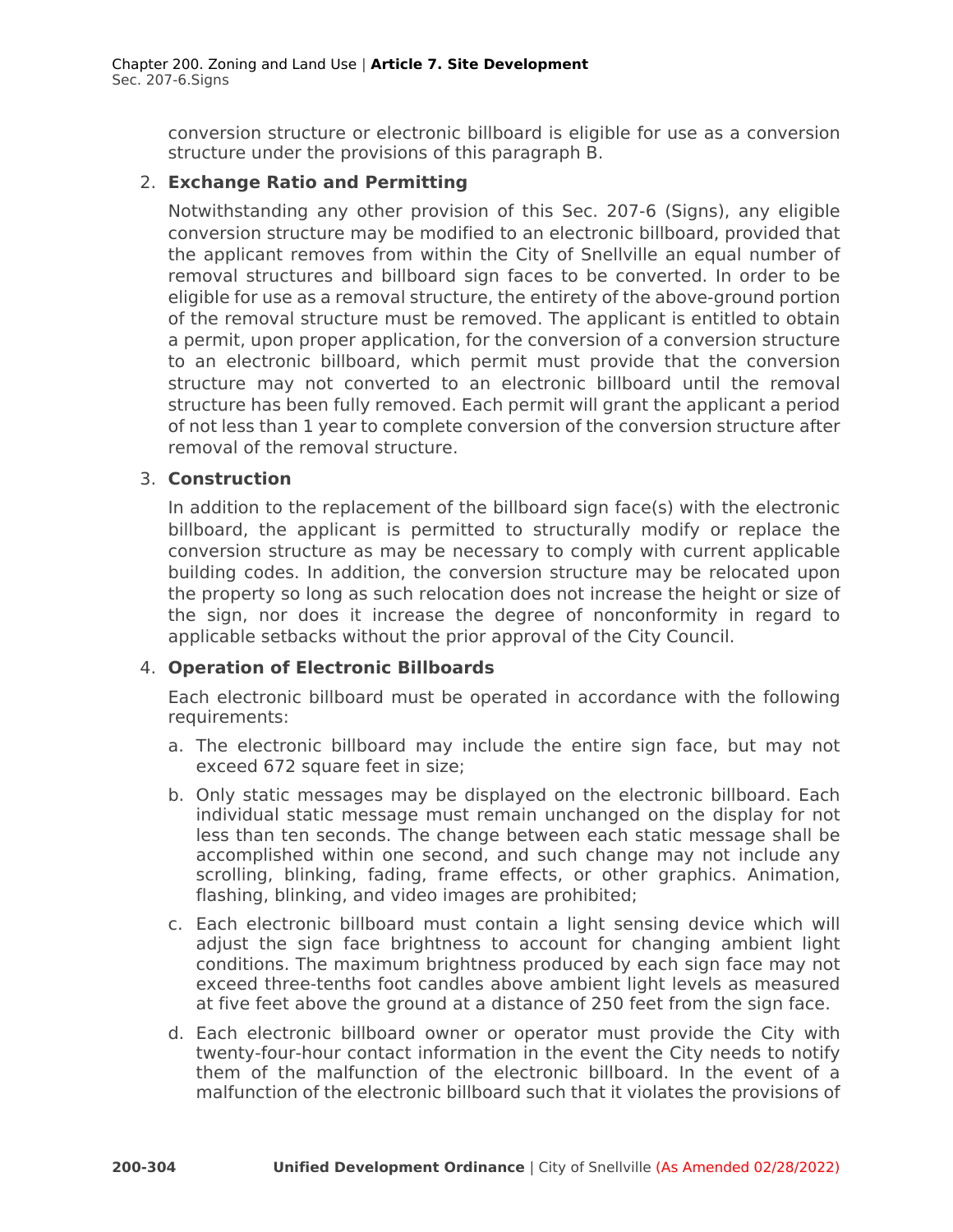this paragraph B, or otherwise violates State operational standards, the electronic billboard must either be turned off, display a blank image, or the display frozen to a single image until it can be repaired.

- e. Each electronic billboard owner must participate in the National Amber Alert Program, FBI, GBI, and other recognized emergency alert broadcasting systems in regard to the electronic Billboard. In addition, such owner must coordinate with the Snellville Police Department to permit the display of local emergency messages where appropriate.
- f. Where located on a State-controlled route, each electronic billboard must obtain all necessary permits from GDOT or other applicable regulatory agencies.

# **Maintenance and Removal**

#### **Sign Maintenance**

Every sign, including those specifically exempt from this section with respect to permits and permit fees, must be maintained in good structural condition at all times. All signs must be kept neatly painted, including all metal parts and supports thereof that are not galvanized or of rust-resistant material. All signs must be free from: rust or holes on or in the sign or sign structure; broken, missing, loose or bent parts; faded or flaking paint; nonoperative or partially nonoperative illuminating or mechanical devices; and/or missing letters/graphics in sign copy. The Director will inspect and has the authority to order the painting, repair, alteration, or removal of a sign which constitutes a hazard to safety, health or public welfare by reason of inadequate maintenance, dilapidation or obsolescence.

# **Dangerous or Defective Signs**

No person may maintain or permit to be maintained on any premises owned or controlled by him any sign which is in a dangerous or defective condition. Any such sign must be removed or repaired by the owner of the sign or the owner of the premises.

#### **Removal of Signs by the Director**

The Director must cause to be removed any sign that endangers the public safety, such as a dangerous, or materially, electrically, or structurally defective sign, or a sign for which no permit has been issued. The Director must prepare a notice which describes the sign and specifies the violation involved and which states that, if the sign is not removed or the violation is not corrected within 10 days, the sign will be removed in accordance with the provisions of this subsection

#### D. Notice

For all signs the notice must be issued to the owner of the property on which the sign is located as shown on the last tax record. If known, or with reasonable care should be known, the notice must be mailed to or delivered to the owner of the sign and/or the occupant of the property.